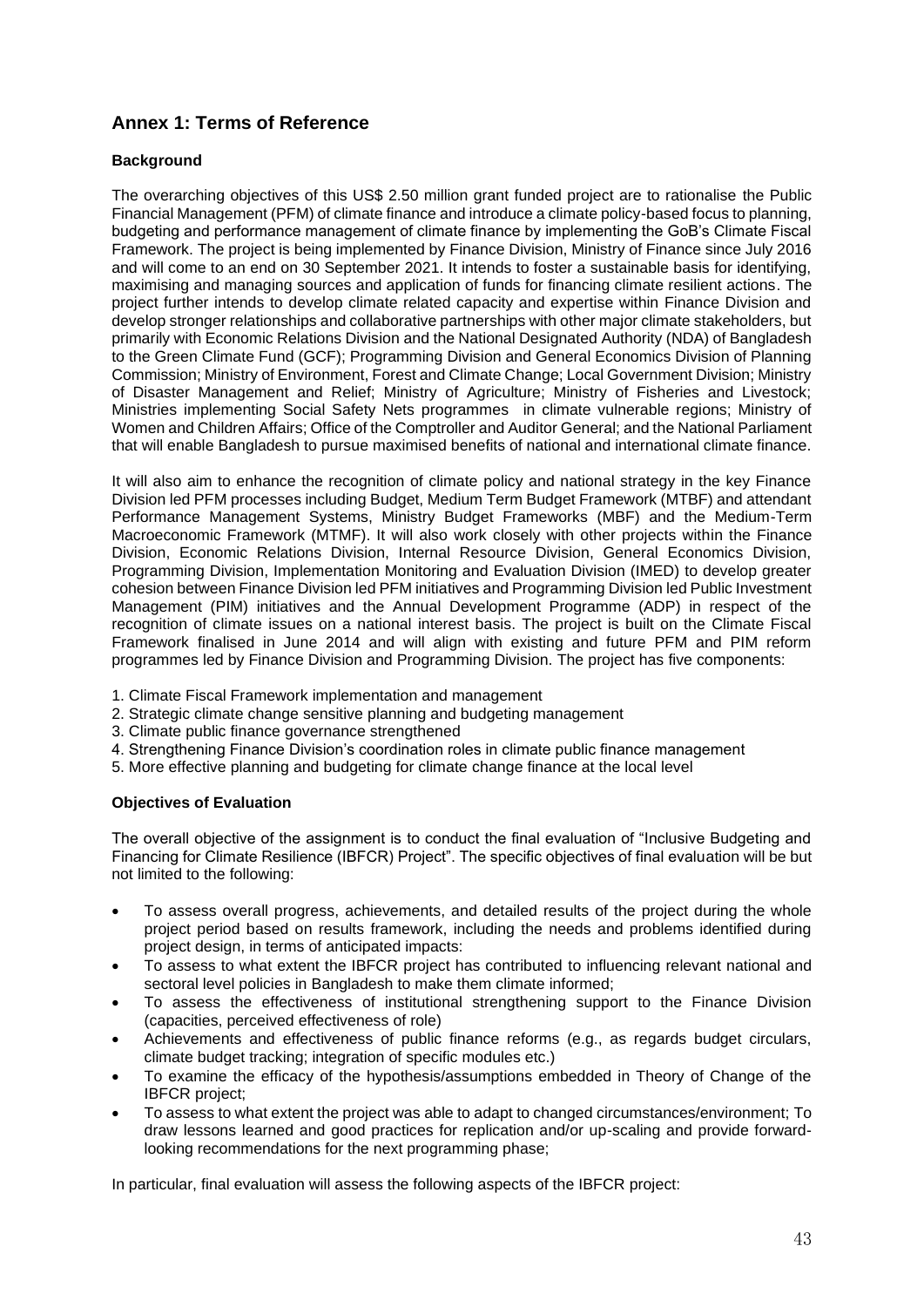Relevance: Are the project outcomes consistent with the national priorities, UNDP corporate priorities, and did they remain relevant over time?

Efficiency: To what extent was best value-for-money obtained (results delivered vs resources expended)?

Effectiveness: To what extent were the objectives achieved based on approved results framework? What were the major factors influencing the achievement or non-achievement of the objectives?

Results/ Outcomes/ Impact: What are the positive and negative, and foreseen and unforeseen, changes and effects driven by project-supported interventions? Results include direct project outputs, short-to medium term outcomes, and longer-term potential impact including national benefits, replication effects and other, local effects.

Sustainability: National ownership of the results and the likely ability of project-supported interventions to continue to deliver benefits for an extended period of time after completion. Assess project's role in influencing wider policy at national and international level and to what extent benefits of project intervention will continue or are likely to continue.

Lessons learned: The evaluation will also document the innovations and lessons learned from the project. This includes analysis of what has worked and what has not as well as observations related to the project design, management and operation of the project.

Recommendations: Considering the progress made this far, what could be future steps for Government and Development Partners to promote effective development cooperation. What could be further improved if UNDP or any other agency implements a similar project in the near future.

Evaluation shall incorporate funding analysis and gender analysis. It also covers assessment of project design, project management, and M&E system.

The overall evaluation should be in line with PFM Reforms Strategy (2016-2021), Bangladesh Climate Change Strategy and Action Plan (BCCSAP) 2009, 7th Five Year Plan, SDG, UN Sustainable Development Cooperation Fund (UNSDCF), UNDP Country Program Document (CPD) 2017-2020 and other national priorities.

#### **Scope of Evaluation**

The evaluation consultant will be responsible for conducting final evaluation of "Inclusive Budgeting and Financing for Climate Resilience (IBFCR) Project". The evaluation consultant is expected to provide an independent review of the performance of the project in relation to the following key aspects:

Strategic direction

1. Assess the effectiveness of implementation strategies for different project outcome areas

2. Evaluate the relevance of IBFCR project in the context of country's climate change policies, plans and priorities including ongoing PFM reforms agenda

3. Examine the level of integration of climate change policies and priorities with the overall climate finance governance

Implementation performance

1. Assess progress against specified outputs, identifying the project's contribution from other unrelated factors

2. Assess the perception of key stakeholders on the direct and indirect benefits derived from the project 3. Assess the outcome-wise allocation of funds and their efficient utilisation for project activities with focus on value for money for the results generated

4. Assess the financial management and procurement procedures of the project and how they are used to achieve value for money

5. Analyze the organizational and institutional factors that influenced the project's performance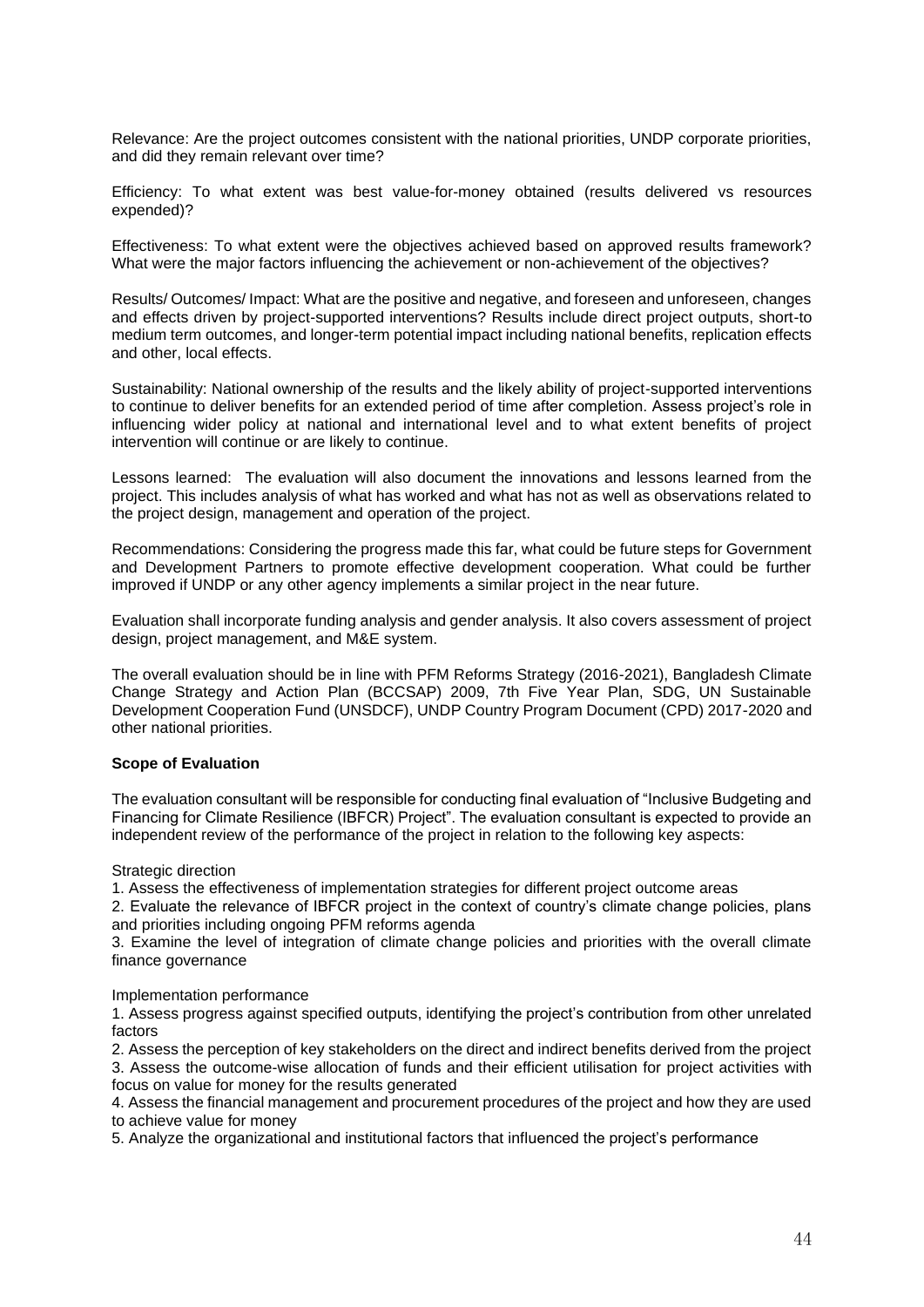6. Assess the technical support available, internally and externally, in support of the project's implementation. Analyze the composition of the project team (whether it is optimal or not) as well as its effectiveness in carrying out project activities collectively as a comprehensive team

7. Assess the extent to which project deliverables are being embedded into overall PFM systems and processes of the government with a view to eventual handover of the project

8. Whether UNDP's partnership strategy been appropriate and effective

9. What factors contributed to effectiveness or ineffectiveness

#### Lessons learned

1. Identify innovative approaches and their adoption for replication

2. Identify approaches that failed to achieve the desired results and document the reasons for this failure for future learning

3. Identify best practices and if they can be replicated to other Ministries

#### **Sustainability**

1. Assess the sustainability of results in light of the current policy and programmatic thrust of the Government of Bangladesh

2. Review ongoing activities and the likelihood to sustain after the project has concluded

3. Assess the degree of ownership of the government

Knowledge Management and Communication

1. Assess how far knowledge management and networking aspects have been pursued

2. Review the effectiveness of the communication and visibility strategy

3. Assess to what extent awareness levels of project stakeholders on climate public finance governance has increased

The final formulation of the scope of evaluation will be agreed in consultation with UNDP country office and the project team. Additional considerations may be added at the discretion of UNDP.

# **Duties and Responsibilities**

Timeline and Scope of Work

| <b>Phase</b>           | Scope of work of consultant                                         | <b>Number</b> | ofTiming             |
|------------------------|---------------------------------------------------------------------|---------------|----------------------|
|                        |                                                                     | Days          |                      |
| <b>Inception Phase</b> | This phase is meant to ensure that the evaluation team is [04 Days] |               | Within<br>week<br>ot |
|                        | fully prepared before undertaking the field mission. It             |               | signing contract     |
|                        | includes:                                                           |               |                      |
|                        | Desk review of existing documents, including project                |               |                      |
|                        | document, TAPP, strategies developed by the                         |               |                      |
|                        | project, reports and documents developed by the                     |               |                      |
|                        | project and write-ups on the project initiatives                    |               |                      |
|                        | Consultation with key external stakeholders<br>$\bullet$            |               |                      |
|                        | Drafting of the inception report, including evaluation<br>٠         |               |                      |
|                        | methodology, timeline, evaluation matrix, and data                  |               |                      |
|                        | collection tools                                                    |               |                      |
|                        | Development of data collection tools (i.e. KII<br>٠                 |               |                      |
|                        | checklists and short questionnaires)                                |               |                      |
|                        | Review of inception report by the project and UNDP                  |               |                      |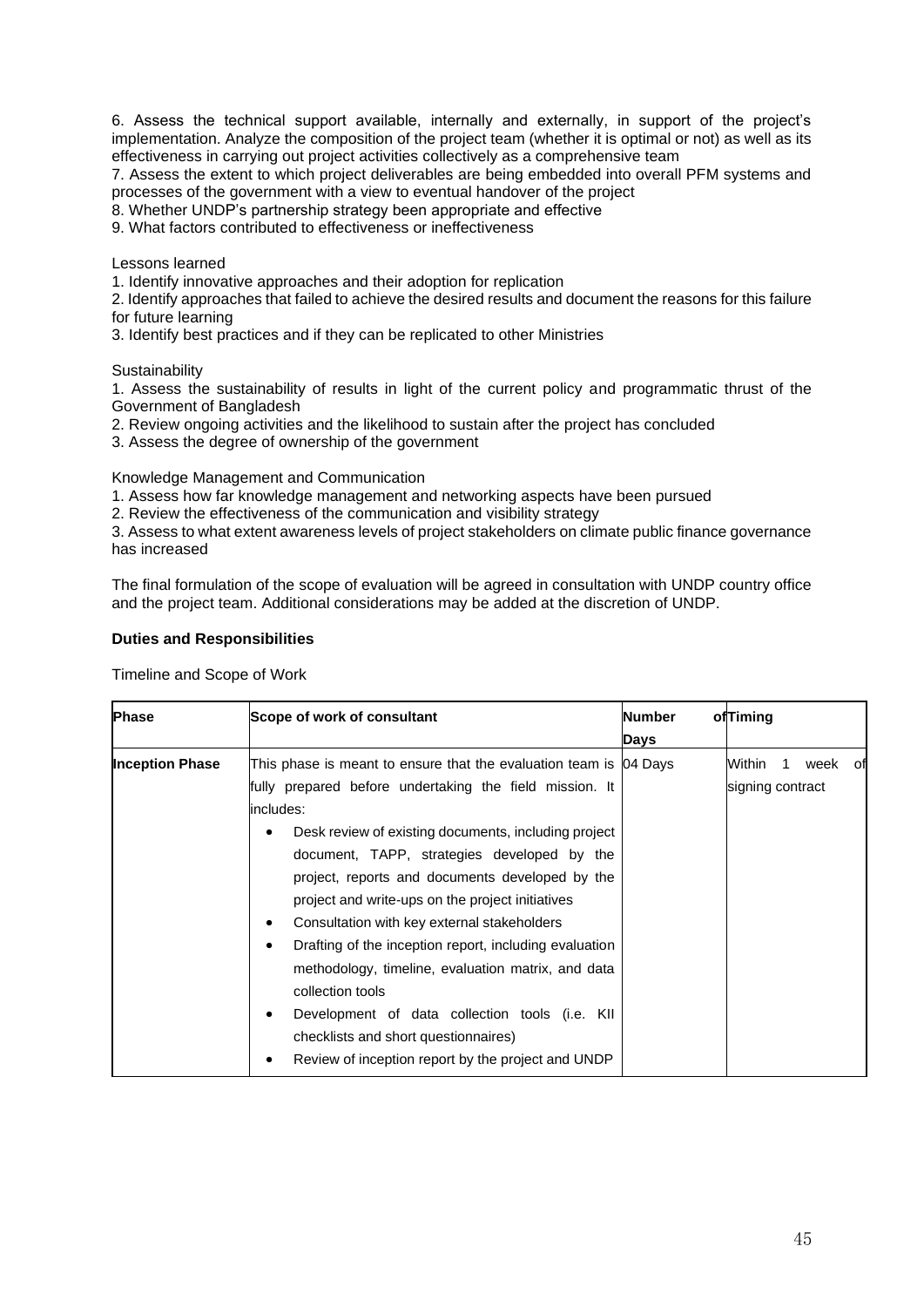|                        | <b>Field Mission Phase</b> The field mission will include:                                                                                                                                                                                                                                                              | 06 Days | Within 3 weeks of                |          |  |
|------------------------|-------------------------------------------------------------------------------------------------------------------------------------------------------------------------------------------------------------------------------------------------------------------------------------------------------------------------|---------|----------------------------------|----------|--|
|                        | A briefing session by UNDP and the project<br>management<br>Initial introductory meeting/workshop with the<br>stakeholders and partners<br>Interviews, key informant interviews and focus group<br>٠<br>discussions with the stakeholders<br>Debriefing to the UNDP CO and the stakeholders on<br>٠<br>the key findings |         | signing the contract             |          |  |
| <b>Reporting Phase</b> | Aggregation of findings from desk review and 08 Days<br>country mission<br>Drafting of the evaluation report<br>Review by UNDP and stakeholders for quality<br>assurance<br>Incorporation of comments and revision of the report<br>Submission of the final report                                                      |         | Within 6<br>signing the contract | weeks of |  |

# **Methodology and Approach of Evaluation**

An evaluation consultant is expected to propose and determine a sound evaluation design and methodology (including detailed methodology to answer each evaluation question) and submit it to UNDP together with the inception report following a review of all key relevant documents and meetings with representatives of UNDP, the Government, donor, and any other stakeholder. However, it is suggested that the evaluation should use a mixed method approach – collecting and analyzing both qualitative and quantitative data using multiple sources in order to draw valid and evidence-based findings and conclusions and practical recommendations. The evaluator is expected to review all relevant reports providing quantitative data collected by IBFCR project, UNDP, the Government or other agencies. Data and evidence will be triangulated to address evaluation questions.

As the IBFCR project is policy-oriented, final evaluation will also look into the project's impact on relevant policies of the government and broader policy-level impacts which could be attributable to project's interventions. This requires robust evaluation methodology and analytical framework using both qualitative and quantitative approaches. The evaluation consultant is expected to propose an appropriate methodology in the inception report.

Final decisions about the specific design and methods for the evaluation will be made through consultation among the IBFCR project, UNDP, the consultants and key stakeholders about what is appropriate and feasible to meet the evaluation purpose and objectives as well as answer the evaluation questions, given limitations of budget, time and data.

The data collection process should be participatory engaging government high officials, implementing and donor partners, project concerns, key stakeholders and a wide cross-section of staff and beneficiaries incorporating gender equity approach.

The evaluation should at least include the following data collection approach but not limited to:

**Document review:** Read key background documentation on IBFCR project. These documents include, inter alia: project document, TAPP, annual work plans and budgets, quarterly and annual progress reports, quarterly and annual expenditure reports, minutes of Technical Advisory Group (TAG) meetings, project Steering Committee (PSC) meetings, any other public documents and publication describing IBFCR activities.

**Consultation (Key Informant Interviews and Focus Group Discussions):** Interview key stakeholders-including representatives from GoB; current and previous project management and directors, UNDP management; other development partners, key CSO representatives. Selection of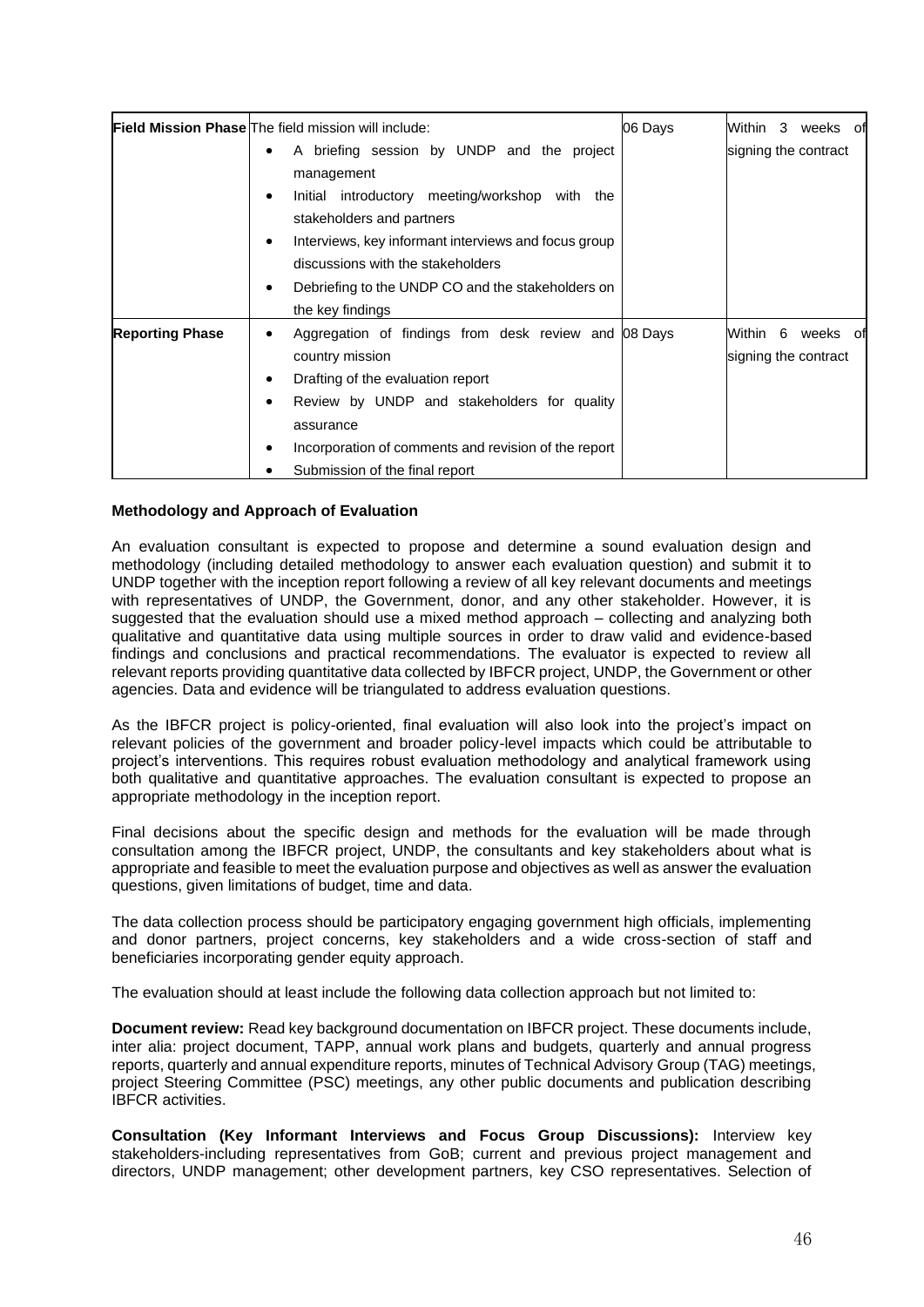interviewees will be decided in consultation with UNDP during the inception phase. The evaluator will use UNDP guidelines for reviews and comply with the UNEG "Ethical Guidelines for Evaluation" and will respect confidentiality of information providers. The evaluation activities shall be based on UNDP evaluation principles, norms and standards that are outlined in the UNDP Handbook on Planning, Monitoring and Evaluation (2010).

### **Information/Data available from UNDP/ IBFCR project**

- Results Framework
- Annual Reports (2017-2019)
- IBFCR project documents (TAPP, ProDoc)
- Annual work plans
- Inception report
- Minutes of TAG meetings and PSC meetings
- UNSDCF and UNDP-CPD 2017-2020
- IMED reports
- M&E plan
- Project self-assessment reports
- Knowledge products produced by IBFCR project

#### **Implementation Arrangement**

- The consultant will report to the Assistant Resident Representative (ARR), Business Development and Partnerships, UNDP Bangladesh.
- The report should be logically structured. It should be prepared following the UNDP guidelines and template provided in the link bellow:
- https://www.google.com/url?sa=t&rct=j&q=&esrc=s&source=web&cd=1&ved=2ahUKEwi-l\_r- \_5jnAhVEJHIKHQ5BBZYQFjAAegQIBBAB&url=http%3A%2F%2Fweb.undp.org%2Fevaluation% 2Fguideline%2Fdocuments%2FTemplate%2Fsection-4%2FSec%25204%2520Template%25206%2520Standard%2520evaluation%2520report%2520 content%2520full%2520details.docx&usg=AOvVaw0sR3oZVDjjB2u4aosVRK4-
- The consultant will liaise with the Project Manager (PM), IBFCR project. In addition, the PM will inform to the Government of Bangladesh, represented by the National Project Director (NPD); and UNDP. The NPD and the ARR and the Governance Cluster lead or anyone who is/are delegated by the concerned officials will be responsible for reviewing the output of the consultant and agree on the deliverables.
- UNDP will provide office space (no computer) and arrange various meetings, consultations, interviews and ensure access to key officials as mentioned in proposed methodologies. UNDP will bear the cost of such meetings.
- Based on the scope of the work outlined above, the following are the deliverables from the consultant:
- 1. Inception report, including evaluation methodology, timeline, and evaluation matrix;
- 2. Evaluation report (draft and final);
- 3. A set of data collection tools, including checklists and questionnaires in English;
- 4. Softcopy of all collected data including cleaned datasets (if any)

#### **Schedule of Payment**

The review will take 18 working days over a period of 1 month, broken down as follows:

| <b>Deliverables</b>                                                               | Days required | % of payment |
|-----------------------------------------------------------------------------------|---------------|--------------|
| Submission of an inception report (including evaluation methodology) and [04 Days |               | 30%          |
| data collection tools (i.e. checklists and questionnaires) - subject to approval  |               |              |
| of UNDP                                                                           |               |              |
| mission<br>Conduct field<br>consultation, interview<br>with<br>(meeting,          | the06 Davs    |              |
| stakeholders)                                                                     |               |              |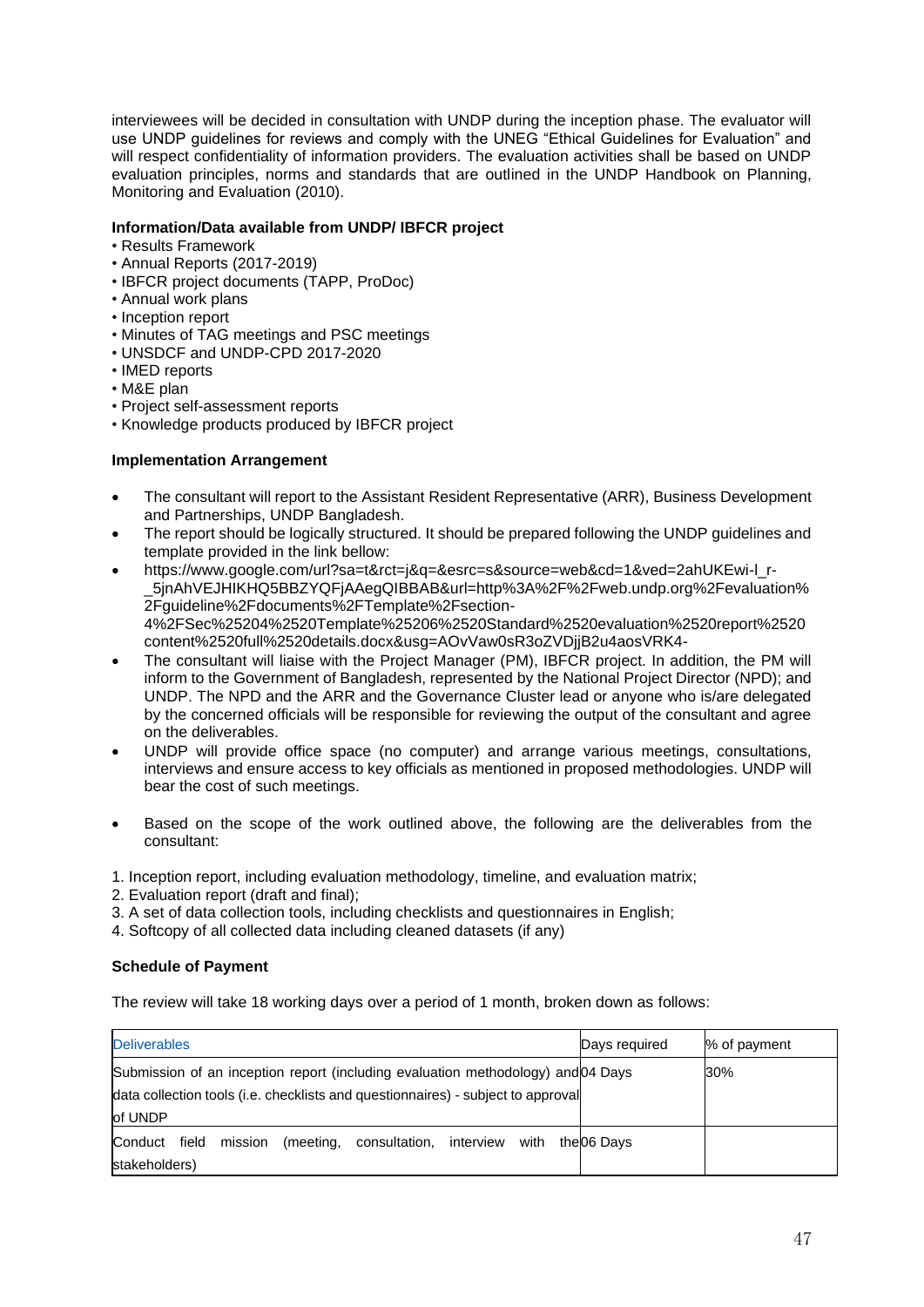| Submission of Draft and Final Evaluation Reports, including datasets | 08 Days | 70%     |
|----------------------------------------------------------------------|---------|---------|
| Total                                                                | 18 Davs | $100\%$ |

# **Competencies**

#### **Corporate Competencies:**

- Demonstrates commitment to UNDP's mission, vision and values
- Knowledge in working with climate finance governance issues will get advantages
- Displays cultural, gender, religion, race, nationality and age sensitivity and adaptability
- Interpersonal communication and relationship management
- Familiar with and shares the vision of human development as laid out in the flagship HDR series
- **Functional Competencies:**
- Encourages knowledge sharing and learning
- Disseminates specialized knowledge and experience

• Actively works towards continuing personal learning and development in one or more practice areas, acts on learning plan and applies newly acquired skills

#### **Development and Operational Effectiveness:**

• Able to perform a variety of standard specialized and non-specialized tasks and work processes that are fully documented, researched, recorded and reported

• Ability to review a variety of data, identify and adjust discrepancies, identify and resolve operational problems

• Able to perform work of a confidential nature and handle a large volume of work

• Ability to provide input to business process re-engineering, implementation of the new system

#### **Leadership and self-management:**

- Focuses on result for the client
- Has demonstrable leadership skill
- Consistently approaches work with energy and a positive, constructive attitude
- Remains calm, in control and good humoured even under pressure
- Demonstrates openness to change
- Responds positively to feedback and differing points of view

# **Required Skills and Experience**

#### **Academic qualifications**

Minimum Masters degree in Economics/ Finance/ Public Policy/ Public Administration/ Social Science or related fields.

# **Years of experience**

- Minimum 10 years of professional experience in project and programme evaluation.
- Experience on public financial management related project evaluation is desirable.
- Knowledge and experience on policy evaluation will be an advantage

• Experience of leading at least 01 evaluation assignment e.g., final evaluation, end-line, outcome evaluation, portfolio evaluation, impact evaluations.

• Proven experience of completion of minimum 01 assignment with multilateral or bilateral donor supported technical assistance projects (mandatory).

• Minimum 01 assignment successfully completed in evaluating government executed programmes (mandatory).

• Knowledge on climate risk management is needed.

• Proven experience in report writing (concise with high clarity) List of publications/ completed assignments/ reports etc. to be provided by the applicants.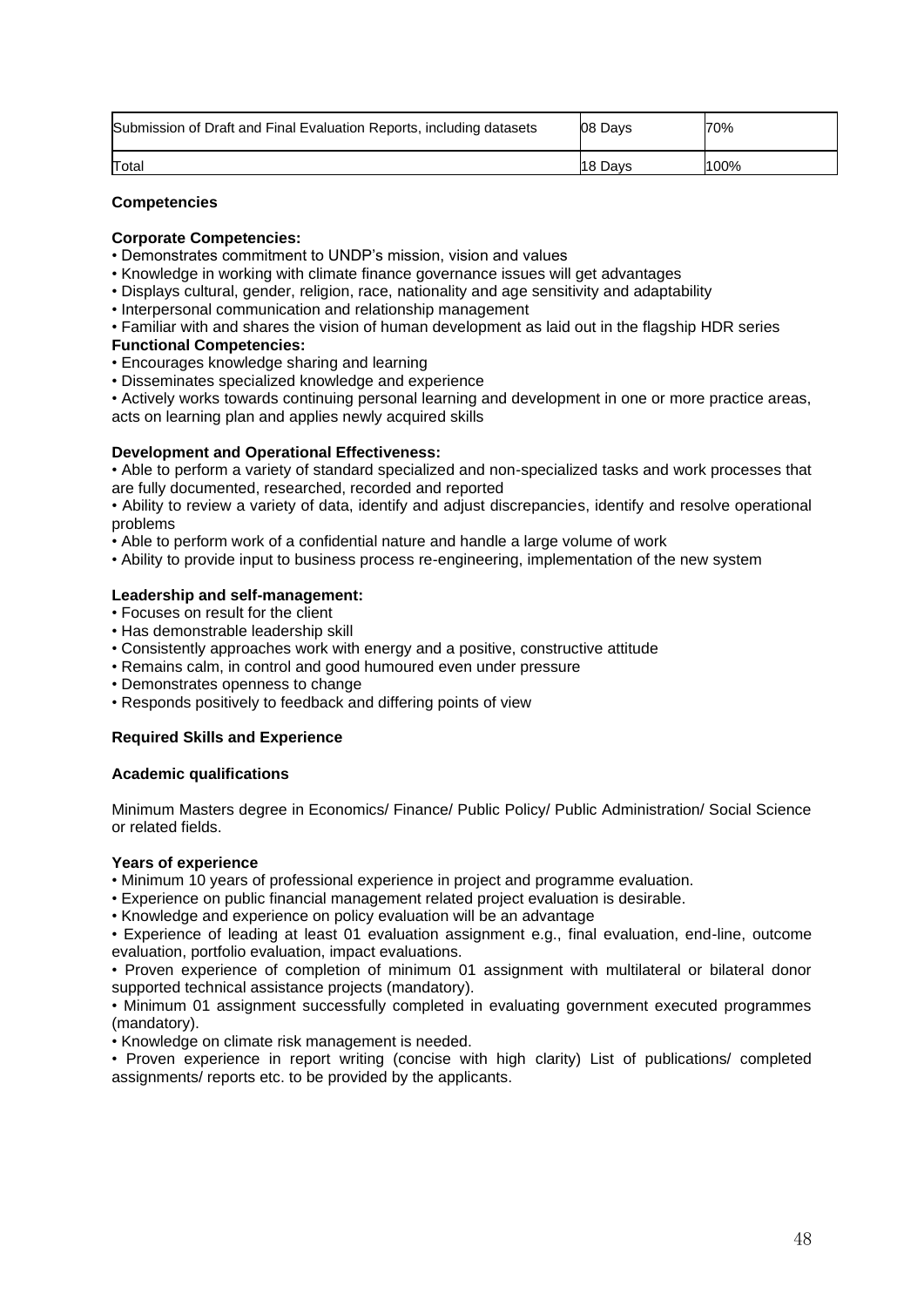# **Annex 2: Results Framework**

| Goal/Intended<br><b>Outcomes</b>                                                                       |                                                                                                                                                                                                                                                                                |                                                                                                                                                                                                                                                                                                                                                                                                                                                        |                                                                                                                                                                                                                                                                                                                                                                                                                                                                                                                                                                    |                                                          |                                                                                                                                                        |
|--------------------------------------------------------------------------------------------------------|--------------------------------------------------------------------------------------------------------------------------------------------------------------------------------------------------------------------------------------------------------------------------------|--------------------------------------------------------------------------------------------------------------------------------------------------------------------------------------------------------------------------------------------------------------------------------------------------------------------------------------------------------------------------------------------------------------------------------------------------------|--------------------------------------------------------------------------------------------------------------------------------------------------------------------------------------------------------------------------------------------------------------------------------------------------------------------------------------------------------------------------------------------------------------------------------------------------------------------------------------------------------------------------------------------------------------------|----------------------------------------------------------|--------------------------------------------------------------------------------------------------------------------------------------------------------|
|                                                                                                        | [5.1] By 2016, population vulnerable to climate change and natural disaster have become more resilient to adapt with the risk.                                                                                                                                                 |                                                                                                                                                                                                                                                                                                                                                                                                                                                        |                                                                                                                                                                                                                                                                                                                                                                                                                                                                                                                                                                    |                                                          |                                                                                                                                                        |
| emission green development                                                                             | [5.2] By 2016, vulnerable populations benefit from natural resource management (NRM) environmental governance and low                                                                                                                                                          |                                                                                                                                                                                                                                                                                                                                                                                                                                                        |                                                                                                                                                                                                                                                                                                                                                                                                                                                                                                                                                                    |                                                          |                                                                                                                                                        |
|                                                                                                        |                                                                                                                                                                                                                                                                                |                                                                                                                                                                                                                                                                                                                                                                                                                                                        |                                                                                                                                                                                                                                                                                                                                                                                                                                                                                                                                                                    |                                                          |                                                                                                                                                        |
| <b>Purpose/Outcom</b><br>e Indicators                                                                  |                                                                                                                                                                                                                                                                                |                                                                                                                                                                                                                                                                                                                                                                                                                                                        |                                                                                                                                                                                                                                                                                                                                                                                                                                                                                                                                                                    |                                                          |                                                                                                                                                        |
|                                                                                                        |                                                                                                                                                                                                                                                                                |                                                                                                                                                                                                                                                                                                                                                                                                                                                        |                                                                                                                                                                                                                                                                                                                                                                                                                                                                                                                                                                    |                                                          |                                                                                                                                                        |
|                                                                                                        | [5.1.1] Amount of resources budgeted by the Government for disaster risk reduction and climate change adaptation against<br>sectoral policies and plans (Target By 2016 = US\$500m[1])                                                                                         |                                                                                                                                                                                                                                                                                                                                                                                                                                                        |                                                                                                                                                                                                                                                                                                                                                                                                                                                                                                                                                                    |                                                          |                                                                                                                                                        |
|                                                                                                        | [5.2.2] No of Government investment projects incorporating Poverty Environment and Climate Change indicators in the project<br>design and implementation (2016 target $=$ 30)                                                                                                  |                                                                                                                                                                                                                                                                                                                                                                                                                                                        |                                                                                                                                                                                                                                                                                                                                                                                                                                                                                                                                                                    |                                                          |                                                                                                                                                        |
|                                                                                                        | [5.2.3] Pro-poor plans, strategies and partnership mechanism are in place to implement low emission green growth with better<br>access to climate financing mechanisms                                                                                                         |                                                                                                                                                                                                                                                                                                                                                                                                                                                        |                                                                                                                                                                                                                                                                                                                                                                                                                                                                                                                                                                    |                                                          |                                                                                                                                                        |
| Outcome/Compo<br>nent 1                                                                                | Output                                                                                                                                                                                                                                                                         | <b>Output Targets</b>                                                                                                                                                                                                                                                                                                                                                                                                                                  | <b>Activities</b>                                                                                                                                                                                                                                                                                                                                                                                                                                                                                                                                                  | <b>Responsib</b><br>le Parties                           | <b>Input</b>                                                                                                                                           |
|                                                                                                        |                                                                                                                                                                                                                                                                                |                                                                                                                                                                                                                                                                                                                                                                                                                                                        |                                                                                                                                                                                                                                                                                                                                                                                                                                                                                                                                                                    |                                                          |                                                                                                                                                        |
|                                                                                                        |                                                                                                                                                                                                                                                                                |                                                                                                                                                                                                                                                                                                                                                                                                                                                        |                                                                                                                                                                                                                                                                                                                                                                                                                                                                                                                                                                    |                                                          |                                                                                                                                                        |
| Project<br>Outcome/Compon<br>1. Climate<br>ent<br>Fiscal Framework<br>Implementation<br>and Management | Output 1.1:<br>Fiscal policies (Pricing,<br>taxation and subsidy)<br>reviewed for coherence<br>with BCCSAP objectives<br>recommendations<br>and<br>make on an annual basis<br>as part of development<br>of Medium Term Budget<br>Strategy (MTBS) within<br>the MTBF processes. | 1. Annual Review<br>of strategy and<br>policy in climate<br>related adaptation<br>incentives,<br>subsidies and tax<br>revenues.<br>2. Gap analyses<br>of<br>$\mathbf{1}$<br>above<br>completed<br>3.<br>Coherent<br>climate sensitive<br>fiscal strategy that<br>promotes<br>pro-<br>poor growth in<br>place.<br>4. Recognition of<br>the full range of<br>climate<br>issues<br>(adaptation<br>and<br>mitigation)<br>in<br><b>MTBS</b><br>implemented. | Support<br>1.<br>to<br>institutionalise<br>climate<br>dimension<br>of<br>MTBS.<br>2. Review and<br>revision of fiscal<br>measures,<br>incentives<br>and<br>subsidies.<br>3.<br>Assess<br>Finance<br>Divisions' internal<br>information<br>systems<br>for<br>recognition of on-<br>budget external<br>resources.<br>4.<br>Develop<br>economic models<br>monitoring<br>for<br>effectiveness of<br><b>CFF</b><br>fiscal<br>initiatives.<br>5. Integration of<br>Climate<br>Fiscal<br>Framework with<br><b>MTMF</b><br>component<br>of<br>National Budget<br>Strategy. | 1. Finance<br>Division<br>2. IRD<br>3. ERD<br>4. Project | 1. PFM: Climate<br>finance expertise<br>PFM:<br>2.<br><b>Budgeting</b><br>systems<br>3. PFM: Taxation,<br>incentives.<br>and<br>subsidies<br>expertise |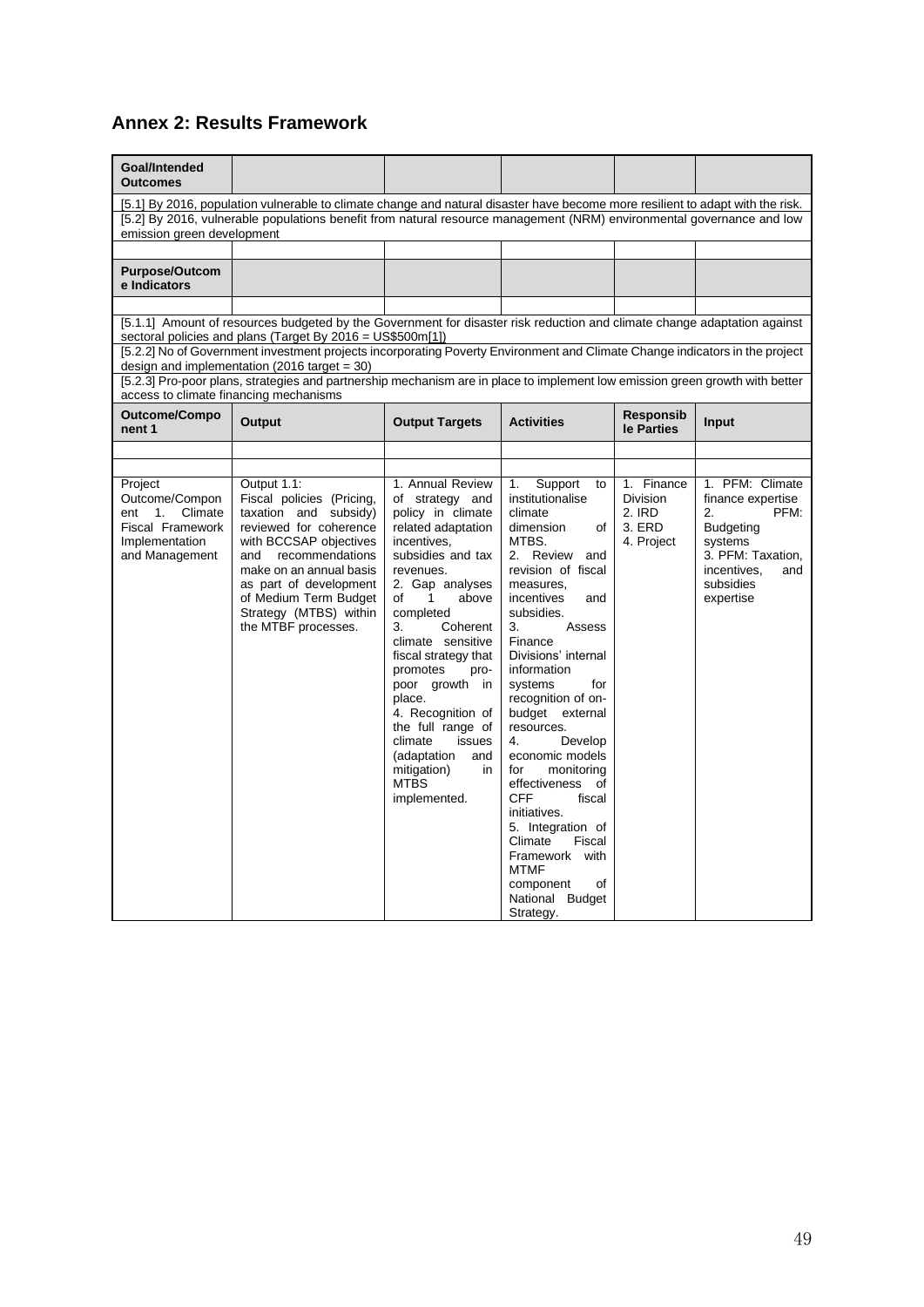| Project<br>Outcome/Compon<br>Climate<br>ent<br>1.<br>Fiscal Framework<br>Implementation<br>and Management                         | Output 1.2:<br>CFF Implemented and<br>Reviewed                                                                                                                                                                                         | Revision<br>1.<br>of<br>Climate<br>existing<br><b>Fiscal Framework</b><br>based on broader<br>stakeholder<br>review at national<br>and local level.<br>2.<br>Review<br>of<br>Climate<br>Fiscal<br>Policy documents<br><b>CFF</b><br>of<br>and<br>Presentation<br>of<br>Climate<br>Fiscal<br>Policy documents<br>by<br>Finance<br>Division<br>for<br>approval<br>by<br>Government.<br>3. Medium Term<br>Budget Strategy<br>recognises<br>Climate<br>Fiscal<br>Framework.<br>4.<br>Climate<br>financial<br>management<br>mechanisms<br>established.<br>5.<br>Ongoing<br>maximisation<br>of<br>on-budget climate<br>funds (see also<br>Output 1.3.2). | 1.<br>Consultation<br>Workshops<br>with<br>internal<br>and<br>external<br>stakeholders<br>2.<br>Options<br>developed<br>and<br>refined for the<br>financial<br>management of<br>internal<br>climate<br>funds<br>Support<br>3.<br>to<br>establish climate<br>financial<br>management<br>mechanisms<br>at<br>National<br>and<br>Local<br>level<br>in in<br>Finance Division<br>Establish<br>4.<br>information flows<br>between<br>IRD,<br><b>ERD and Finance</b><br>Division<br>to<br>accumulate and<br>share<br>data to<br>monitor external<br>and<br>internal<br>sources<br>for<br>climate finance. | Finance<br>Division<br><b>IRD</b><br><b>ERD</b><br>Project                                                                     | PFM: Climate<br>finance expertise<br>PFM: Budgeting<br>systems<br>expertise<br>PFM: Taxation,<br>incentives, and<br>subsidies<br>expertise |
|-----------------------------------------------------------------------------------------------------------------------------------|----------------------------------------------------------------------------------------------------------------------------------------------------------------------------------------------------------------------------------------|----------------------------------------------------------------------------------------------------------------------------------------------------------------------------------------------------------------------------------------------------------------------------------------------------------------------------------------------------------------------------------------------------------------------------------------------------------------------------------------------------------------------------------------------------------------------------------------------------------------------------------------------------|-----------------------------------------------------------------------------------------------------------------------------------------------------------------------------------------------------------------------------------------------------------------------------------------------------------------------------------------------------------------------------------------------------------------------------------------------------------------------------------------------------------------------------------------------------------------------------------------------------|--------------------------------------------------------------------------------------------------------------------------------|--------------------------------------------------------------------------------------------------------------------------------------------|
| Outcome/Compo<br>nent 2                                                                                                           | Output                                                                                                                                                                                                                                 | <b>Output Targets</b>                                                                                                                                                                                                                                                                                                                                                                                                                                                                                                                                                                                                                              | <b>Activities</b>                                                                                                                                                                                                                                                                                                                                                                                                                                                                                                                                                                                   | <b>Responsib</b><br>le Parties                                                                                                 | <b>Input</b>                                                                                                                               |
| Project<br>Outcome/Compon<br>ent 2: Strategic<br>Change<br>Climate<br>Sensitive Planning<br>and<br><b>Budgeting</b><br>Management | Output 2.1:<br>Climate<br>dimension<br>recognised explicitly in<br>Ministry<br><b>Budget</b><br>Frameworks<br>and<br>Medium Term Strategic<br>Business Plan of main<br>spending administrative<br>institutions (LGD, DMRD<br>$etc.$ ). | 1. Key<br>Ministry<br><b>Budget</b><br>Documents (MBF,<br>MTSBP)<br>identify<br>related<br>climate<br>planned<br>expenditure<br>2. Climate related<br>indicators linked<br>to<br>BCCSAP themes<br>set<br>by<br>key<br>Ministries.<br>Strengthened<br>3.<br>recognition<br>οf<br>climate<br>policy<br>drivers<br>in<br>key<br>institutions,<br>including<br>specifically Local<br>Government<br>Division                                                                                                                                                                                                                                            | 1.<br>Capacity<br>building<br>and<br>awareness<br>raising in<br>Line Ministries<br>2.<br>Support<br>to<br>Finance Division<br>and<br>Key Line<br>Ministries,<br>in<br>particular<br>Local<br>Government<br>Division,<br>to<br>design<br>climate<br>related inclusions<br>in Ministry budget<br>documents<br>including<br>call<br>circulars                                                                                                                                                                                                                                                          | Finance<br>Division<br>Line<br><b>Ministries</b><br>Project                                                                    | PFM:<br>Capacity<br><b>Building skills</b><br>PFM<br>expertise<br>PFM: Monitoring<br>Evaluation<br>and<br>expertise                        |
| Project<br>Outcome/Compon<br>ent 2: Strategic<br>Climate<br>Change<br>Sensitive Planning<br>and<br><b>Budgeting</b><br>Management | Output 2.2:<br>Policy<br>linkage<br>established<br>between<br>ADP<br>and<br>Finance<br>Division Classifications<br>for climate change.                                                                                                 | Policy<br>1.<br>dimension<br>in<br>revised Chart of<br>Accounts includes<br>Climate Change<br>(in<br>collaboration<br>with post SPEMP<br>initiatives)<br>Classification<br>2.<br>guidance<br>for<br><b>BCCSAP</b> themes<br>developed<br>3.<br>Climate<br>mapping<br>tool<br>between<br>alternative<br>classifications<br>developed<br>(in                                                                                                                                                                                                                                                                                                         | 1.<br>Development<br>of<br>written<br>guidance<br>for<br>classification<br>climate activity for<br>tracking<br>and<br>monitoring<br>purposes<br>2. Roll out and<br>capacity building<br>written<br>of<br>classification<br>guidance<br>3. Integration of<br>climate mapping<br>tool with iBAS<br>and other existing<br>IT based systems                                                                                                                                                                                                                                                             | Finance<br><b>Division</b><br>Planning<br>Commissio<br>n<br>(Programm<br>ing Division<br>and<br>IMED)<br><b>CGA</b><br>Project | Engineering<br>and<br>Social<br>Sector<br>expertise<br>Classification<br>expertise                                                         |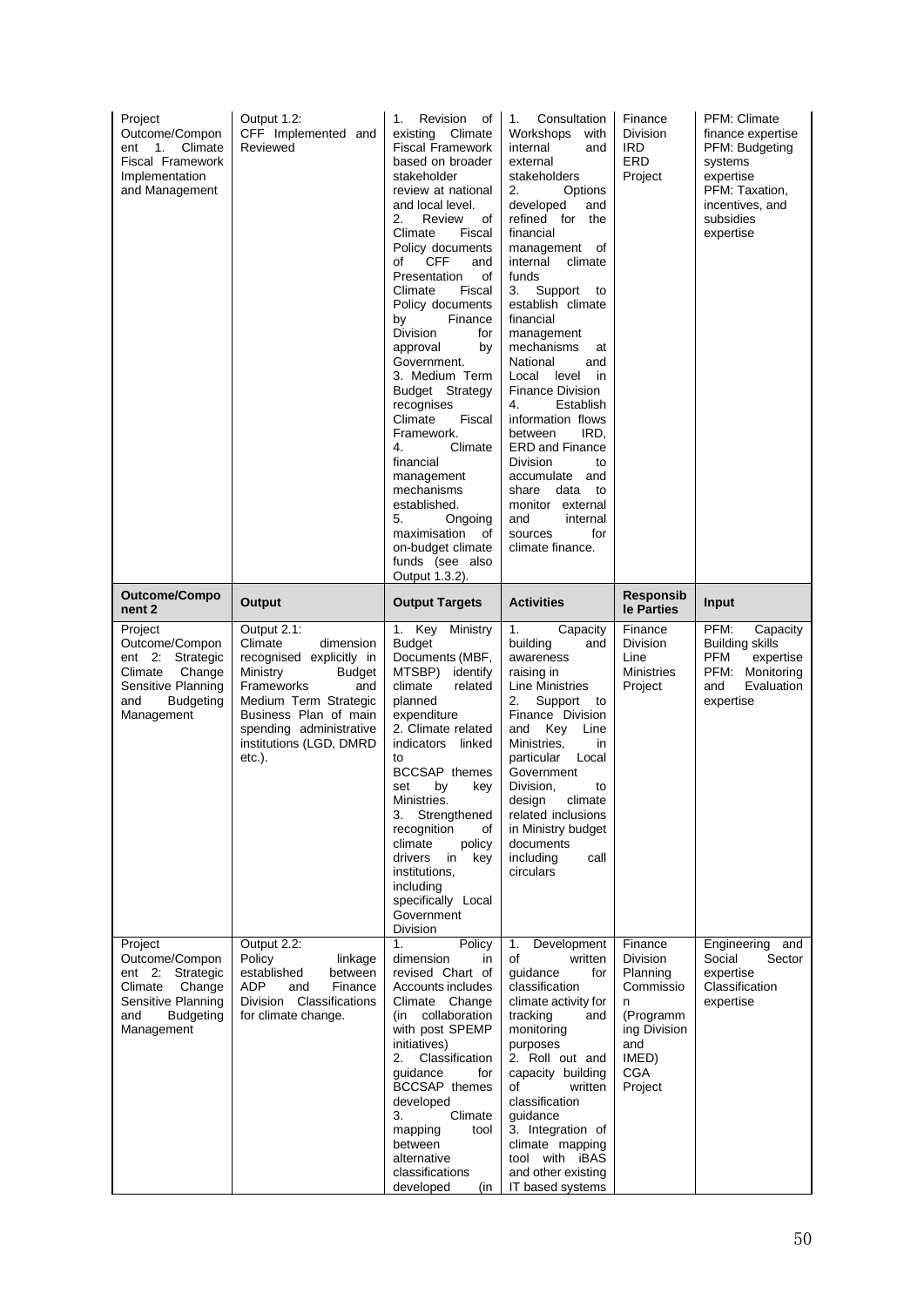|                                                                                                                                      |                                                                                                                                                                                       | the absence of a<br>common<br>classification<br>structure)                                                                                                                                                                                                                                                                                                                                                                                                                                                                                                                                                                                                         |                                                                                                                                                                                                                                  |                                                                                                   |                                                                                                                                                                                         |
|--------------------------------------------------------------------------------------------------------------------------------------|---------------------------------------------------------------------------------------------------------------------------------------------------------------------------------------|--------------------------------------------------------------------------------------------------------------------------------------------------------------------------------------------------------------------------------------------------------------------------------------------------------------------------------------------------------------------------------------------------------------------------------------------------------------------------------------------------------------------------------------------------------------------------------------------------------------------------------------------------------------------|----------------------------------------------------------------------------------------------------------------------------------------------------------------------------------------------------------------------------------|---------------------------------------------------------------------------------------------------|-----------------------------------------------------------------------------------------------------------------------------------------------------------------------------------------|
| Project<br>Outcome/Compon<br>ent 2: Strategic<br>Climate<br>Change<br>Sensitive Planning<br>and<br><b>Budgeting</b><br>Management    | Output 2.3:<br>Long term<br>costs<br>of<br>climate resilience works<br>identified (and prioritized<br>by sector) for inclusion<br>on an annualized basis<br>in ADP and<br><b>MTBF</b> | Revised<br>1.<br>and<br>detailed<br>breakdown<br>οf<br>costings<br>in<br><b>BCCSAP</b><br>developed<br>in<br>consultation with<br>Line Ministries,<br>Planning<br>Commission and<br>Finance<br>Division<br>2.<br>Capacity<br>to<br>monitor<br>costed<br>themes<br>in.<br><b>BCCSAP</b><br>established<br>in<br><b>Finance Division</b><br>3. Monitoring of<br>composition and<br>distribution<br>of<br>Public<br>Expenditure<br>climate spend to<br>ensure<br>consistency with<br><b>BCCSAP</b> themes<br>in<br><b>Budget</b><br>Strategy<br>4. Prioritized and<br>costed long term<br>National Climate<br>Plans<br>Change<br>(NAPA, NAP,<br>BCCSAP, NAMA,<br>FYP) | 1. Costing of long<br>Climate<br>term<br>needs<br>in<br>consultation with<br>stakeholders<br>2. Prioritisation of<br>climate<br>interventions<br>in.<br>consultation with<br>stakeholders<br>3.<br>Workshops<br>and consultation | Finance<br>Division<br>Programmi<br>ng<br><b>Division</b><br>ERD<br>Line<br>Ministries<br>Project | PFM:<br>IT expertise for<br>integration<br>οf<br>mapping tool<br>PFM:<br>Writing<br>manuals<br>and<br>guidance<br>Capacity Building<br>expertise<br>Costing and<br>phasing<br>expertise |
| Project<br>Outcome/Compon<br>ent 2:<br>Strategic<br>Climate<br>Change<br>Sensitive Planning<br><b>Budgeting</b><br>and<br>Management | Output 2.4:<br>Options for programme<br>based<br>approaches<br>developed                                                                                                              | 1.<br><b>Ministries</b><br>identify<br>key<br>activities<br>that<br>contribute<br>to<br>climate response<br>in<br>budget<br>submissions.<br>2. Cross Ministry<br>Climate Change<br>Programmes<br>developed                                                                                                                                                                                                                                                                                                                                                                                                                                                         | 1.<br>Programme<br>budgeting<br>capacity building<br>Finance<br>in.<br>Division and Line<br><b>Ministries</b><br>(in<br>collaboration with<br>SPEMP)<br>Workshops<br>2.<br>and consultations                                     | Line<br>Ministries<br>Finance<br>Division<br>Project                                              | PFM:<br>Programme<br><b>Budgeting</b><br>Knowledge<br>PFM: Monitoring<br>Evaluation<br>and<br>expertise<br>Capacity Building<br>expertise                                               |
| Outcome/Compo<br>nent <sub>3</sub>                                                                                                   | Output                                                                                                                                                                                | <b>Output Targets</b>                                                                                                                                                                                                                                                                                                                                                                                                                                                                                                                                                                                                                                              | <b>Activities</b>                                                                                                                                                                                                                | <b>Responsib</b><br>le Parties                                                                    | Input                                                                                                                                                                                   |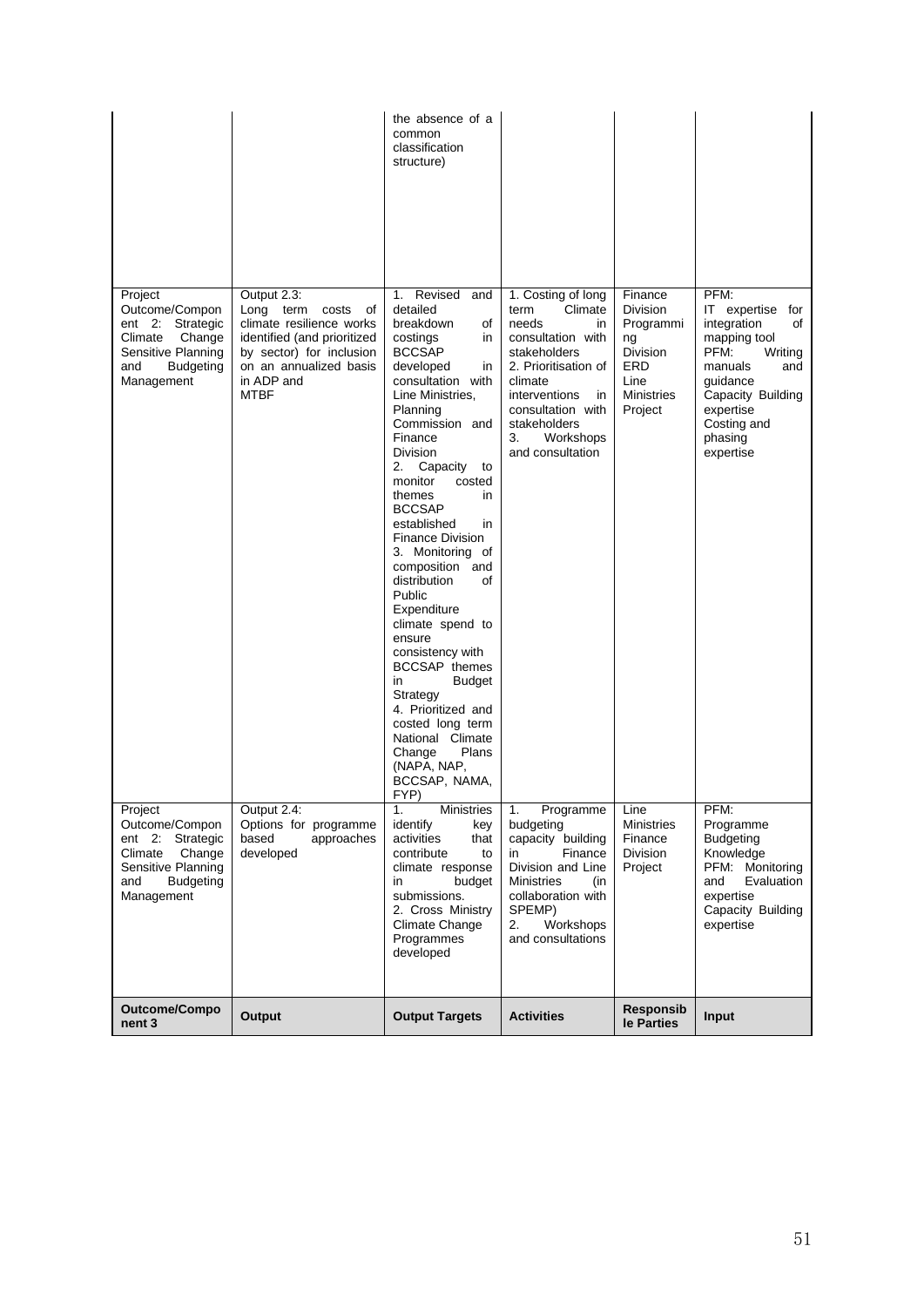| Project<br>Outcome/Compon<br>$ent$ 3:<br>Climate<br>Public<br>Finance<br>Governance<br>Strengthened | Output 3.1<br>Strengthened<br>climate<br>monitoring activity of<br>Budget Monitoring and<br>Resource Committees in<br>key<br>climate<br>administrative<br>institutions                                                       | 1.<br><b>Budget</b><br>and<br>Monitoring<br>Resource<br>Committees<br>compile, evaluate<br>and<br>act<br>upon<br>climate<br>related<br><b>KPIs</b><br>in<br>key<br>institutions<br>2. Evidence<br>of<br>follow up action<br>taken by<br>Line Ministries in<br>response<br>to<br>monitoring<br>and<br>evaluation activity<br>by<br><b>Budget</b><br>Monitoring<br>and<br>Resource<br>Committees<br>in<br>key institutions | 1.<br>Awareness<br>raising<br>and<br>capacity building<br>of<br><b>Budget</b><br>Monitoring<br>and<br>Resource<br>Committees<br>in<br>Line Ministries<br>2.<br>Development<br>of<br>climate<br>sensitive<br>data<br>collection<br>systems<br>for<br>monitoring<br>and<br>evaluation<br>οf<br>performance<br>in<br>Line<br><b>Ministries</b><br>and<br><b>Finance Division</b><br>3.<br>Capacity<br>building<br>in<br>monitoring<br>and<br>evaluation<br>(in<br>collaboration with<br>SPEMP)<br>Establishing<br>4.<br>climate sensitive<br>feedback<br>mechanisms<br>Line<br>between<br>Ministries<br>and<br><b>Finance Division</b>                                                                                                                                               | Line<br>Ministries<br>Finance<br>Division<br>Project                                                                  | PFM: Monitoring<br>Evaluation<br>and<br>expertise<br>IT skills<br>Data Collection<br>Systems Design<br>Capacity Building<br><b>Skills</b>              |
|-----------------------------------------------------------------------------------------------------|------------------------------------------------------------------------------------------------------------------------------------------------------------------------------------------------------------------------------|--------------------------------------------------------------------------------------------------------------------------------------------------------------------------------------------------------------------------------------------------------------------------------------------------------------------------------------------------------------------------------------------------------------------------|-----------------------------------------------------------------------------------------------------------------------------------------------------------------------------------------------------------------------------------------------------------------------------------------------------------------------------------------------------------------------------------------------------------------------------------------------------------------------------------------------------------------------------------------------------------------------------------------------------------------------------------------------------------------------------------------------------------------------------------------------------------------------------------|-----------------------------------------------------------------------------------------------------------------------|--------------------------------------------------------------------------------------------------------------------------------------------------------|
| Project<br>Outcome/Compon<br>$ent$ 3:<br>Climate<br>Public<br>Finance<br>Governance<br>Strengthened | Output 3.2<br>Monitoring mechanism<br>composition<br>οf<br>and<br>distribution of climate<br>budget is established by<br>Finance<br>Division<br>to<br>ensure consistency with<br>BCCSAP themes and<br>pro-poor distribution. | 1.<br>Comprehensive<br>(on and off budget)<br>and on and off<br>treasury)<br>statement<br>of<br>climate<br>budget<br>and<br>outturn<br>developed<br>2.<br>Strategic<br>financial<br>monitoring<br>of<br>climate<br>finance<br>established<br>3.<br>Ongoing<br>maximisation<br>of.<br>on-treasury<br>climate<br>expenditure                                                                                               | Development<br>1.<br>of tool to monitor<br>re-costed<br><b>BCCSAP</b> themes<br>to actual resource<br>allocations<br>in<br>National Budget,<br>ADP and<br><b>MTBF</b><br>2.<br>Tracking<br>of<br>climate finance to<br>assess<br>poverty<br>incidence<br>3.<br>Capacity<br>building<br>to<br>institutionalise<br>monitoring tool in<br>Finance Division<br>through<br>written<br>guidance<br>and<br>training.<br>4. Identification<br>and collation of<br>off-treasury<br>expenditure<br>5. Identification of<br>barriers and risks<br>to<br>bringing<br>projects<br>on<br>treasury and on<br>budget<br>6. Strategies to<br>address<br>risks<br>identified above<br>7. Integration of<br>all sources of<br>climate<br>budget<br>and expenditure<br>for<br>monitoring<br>(See also | Finance<br><b>Division</b><br>Controller<br>General of<br>Accounts<br>(CGA)<br>Project<br><b>Directors</b><br>Project | Accounting/Recor<br>ding<br>skills<br>Performance<br>Audit<br><b>Skills</b><br>General<br>Audit<br><b>Skills</b><br>Capacity Building<br><b>Skills</b> |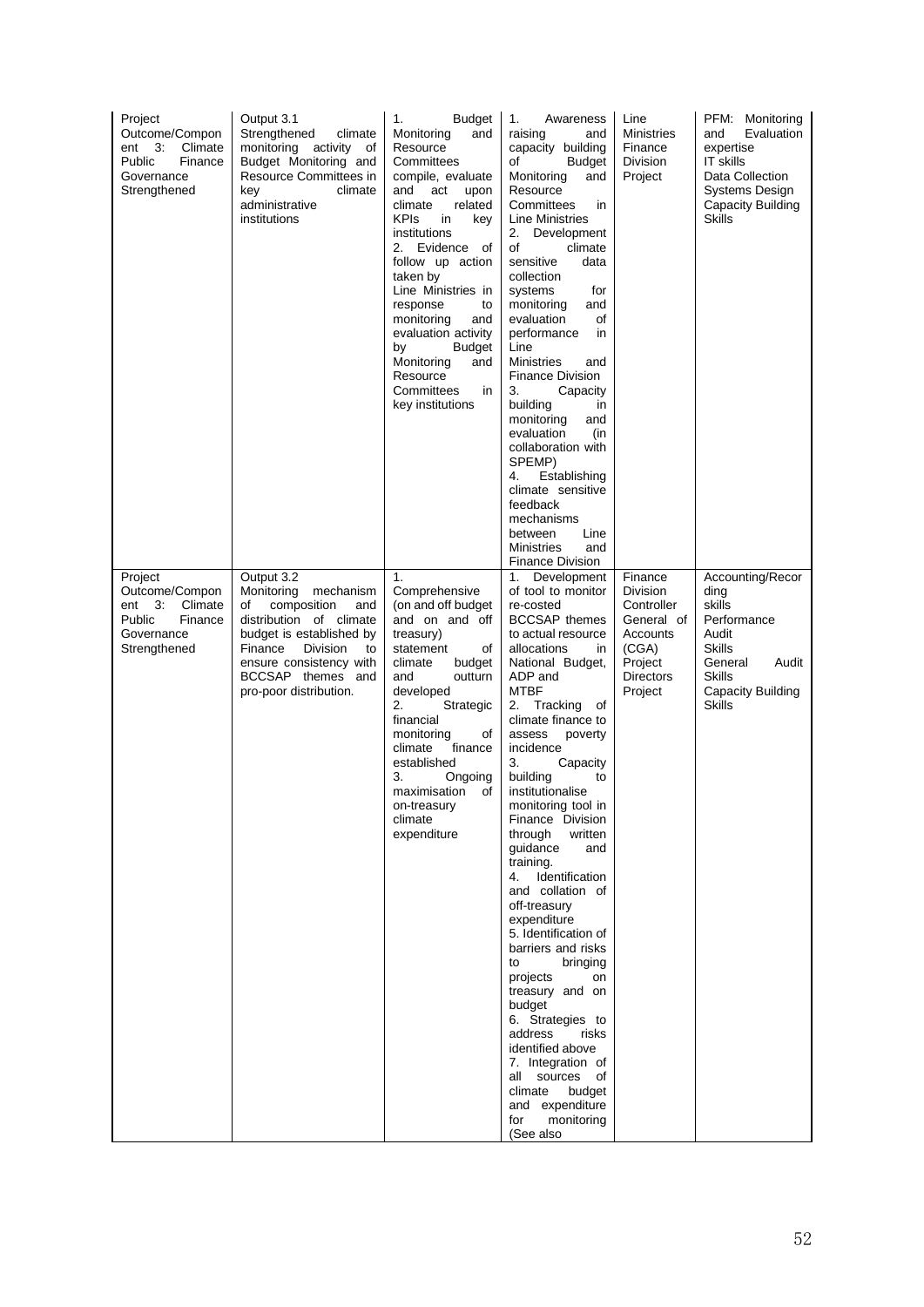| Project<br>Outcome/Compon<br>Climate<br>ent<br>3.<br>Public<br>Finance<br>Governance<br>Strengthened                                                             | Output 3.3<br>Climate<br>Finance<br>linkages to accounting<br>and performance Audit<br>system established at<br>Comptroller and Auditor<br>General (C&AG) office.                                                                              | 1. Completion of<br>pilot accounting of<br>climate<br>expenditure<br>and<br>revenues<br>(thus,<br>and<br>assets<br>liabilities)<br>of an<br>entity<br>2. Completion of<br>pilot performance<br>audit in climate<br>sensitive subject<br>3. Presentation of<br>climate<br>performance audit<br>report<br>to<br>Parliament | Support<br>1.<br>to<br>design<br>accounting/recor<br>ding system<br>Support<br>2.<br>to<br>Auditor General<br>and<br>selected<br>Audit<br><b>Directorates</b><br>to<br>conduct<br>performance<br>audit in climate<br>related area<br>3. Selection of<br>audit subject<br>4. Draft scope<br>and objectives of<br>performance<br>audit<br>5.<br>Support<br>for<br>and<br>planning<br>fieldwork<br>6. Support<br>for<br>drafting report | Auditor<br>General<br>Project                           | Accounting/Recor<br>ding<br>skills<br>Performance<br>Audit<br><b>Skills</b><br>General<br>Audit<br><b>Skills</b><br>Capacity Building<br>Skills                  |
|------------------------------------------------------------------------------------------------------------------------------------------------------------------|------------------------------------------------------------------------------------------------------------------------------------------------------------------------------------------------------------------------------------------------|--------------------------------------------------------------------------------------------------------------------------------------------------------------------------------------------------------------------------------------------------------------------------------------------------------------------------|--------------------------------------------------------------------------------------------------------------------------------------------------------------------------------------------------------------------------------------------------------------------------------------------------------------------------------------------------------------------------------------------------------------------------------------|---------------------------------------------------------|------------------------------------------------------------------------------------------------------------------------------------------------------------------|
| Project<br>Outcome/Compon<br>Climate<br>$ent$ 3:<br>Public<br>Finance<br>Governance<br>Strengthened                                                              | Output 3.4<br>Accountability of climate<br>finance strengthened at<br>Parliamentary level                                                                                                                                                      | 1.<br>Enhanced<br>awareness<br>οf<br>climate finance at<br>parliamentary<br>level<br>2.<br>Enhanced<br>scrutiny of climate<br>finance<br>at<br>parliamentary<br>level                                                                                                                                                    | Investigate<br>1.<br>options<br>for<br>establishment of<br>climate<br>change<br>standing<br>committee<br>2. Review of role<br>Public<br>of<br>Accounts<br>Committee<br>in<br><b>Climate Finance</b>                                                                                                                                                                                                                                  | Parliament<br>Project                                   | Awareness<br>raising workshops                                                                                                                                   |
| Outcome/Compo<br>nent 4                                                                                                                                          | <b>Output</b>                                                                                                                                                                                                                                  | <b>Output Targets</b>                                                                                                                                                                                                                                                                                                    | <b>Activities</b>                                                                                                                                                                                                                                                                                                                                                                                                                    | <b>Responsib</b><br>le Parties                          | Input                                                                                                                                                            |
| Project                                                                                                                                                          | Output 4.1                                                                                                                                                                                                                                     | 1.<br>Committee                                                                                                                                                                                                                                                                                                          | Support<br>to                                                                                                                                                                                                                                                                                                                                                                                                                        | Finance                                                 | <b>Drafting Skills</b>                                                                                                                                           |
| Outcome/Compon<br>ent<br>4.<br>Strengthening<br>of<br>Finance Division's<br>Coordination and<br>Climate<br>Public<br>Finance Managing<br>Roles                   | Institutional mechanism<br>strengthened to steer<br>implementation<br>of<br>National Climate Fiscal<br>Framework,<br>Inter-<br>ministerial coordination,<br>and<br>co-ordination<br>between National and<br>Local Government led by<br>Finance | established<br>and<br>operational<br>2.<br>Interface<br>between National<br>and Local CFF<br>established                                                                                                                                                                                                                 | Committee<br>meetings<br>and<br>agenda                                                                                                                                                                                                                                                                                                                                                                                               | Division<br>Key<br>Line<br><b>Ministries</b><br>Project | Administrative<br>skills<br>Organisational<br><b>Skills</b>                                                                                                      |
| Project<br>Outcome/Compon<br>ent<br>4:<br>Strengthening<br>of<br>Finance Division's<br>Coordination and<br>Public<br>Climate<br><b>Finance Managing</b><br>Roles | Output 4.2:<br>Supply side<br>of<br>the<br>climate finance<br>are better predicted and<br>recognized<br>as<br>transparently as<br>possible in MTBF and<br>National Budget.                                                                     | 1. Identification of<br>all<br>current<br>sources<br>0f<br>funding<br>for<br>adaptation<br>2. Identification of<br>further<br>potential<br>sources<br>οf<br>funding including<br>budget support<br>3. Maximisation of<br>'on<br>budget'<br>sources<br>of<br>funding                                                      | Modelling of<br>1.<br>historical financial<br>and<br>economic<br>data<br>2.<br>Scenario<br>based modelling<br>future<br>of<br>revenues<br>3. Barriers and<br>risks to budget<br>support identified<br>and<br>strategies<br>developed                                                                                                                                                                                                 | Finance<br><b>Division</b><br>Project                   | PFM:<br>International<br>climate funding<br>expertise<br>PFM:<br>Taxation,<br>incentives,<br>and<br>subsidies<br>expertise<br>PFM:<br>Macroeconomic<br>expertise |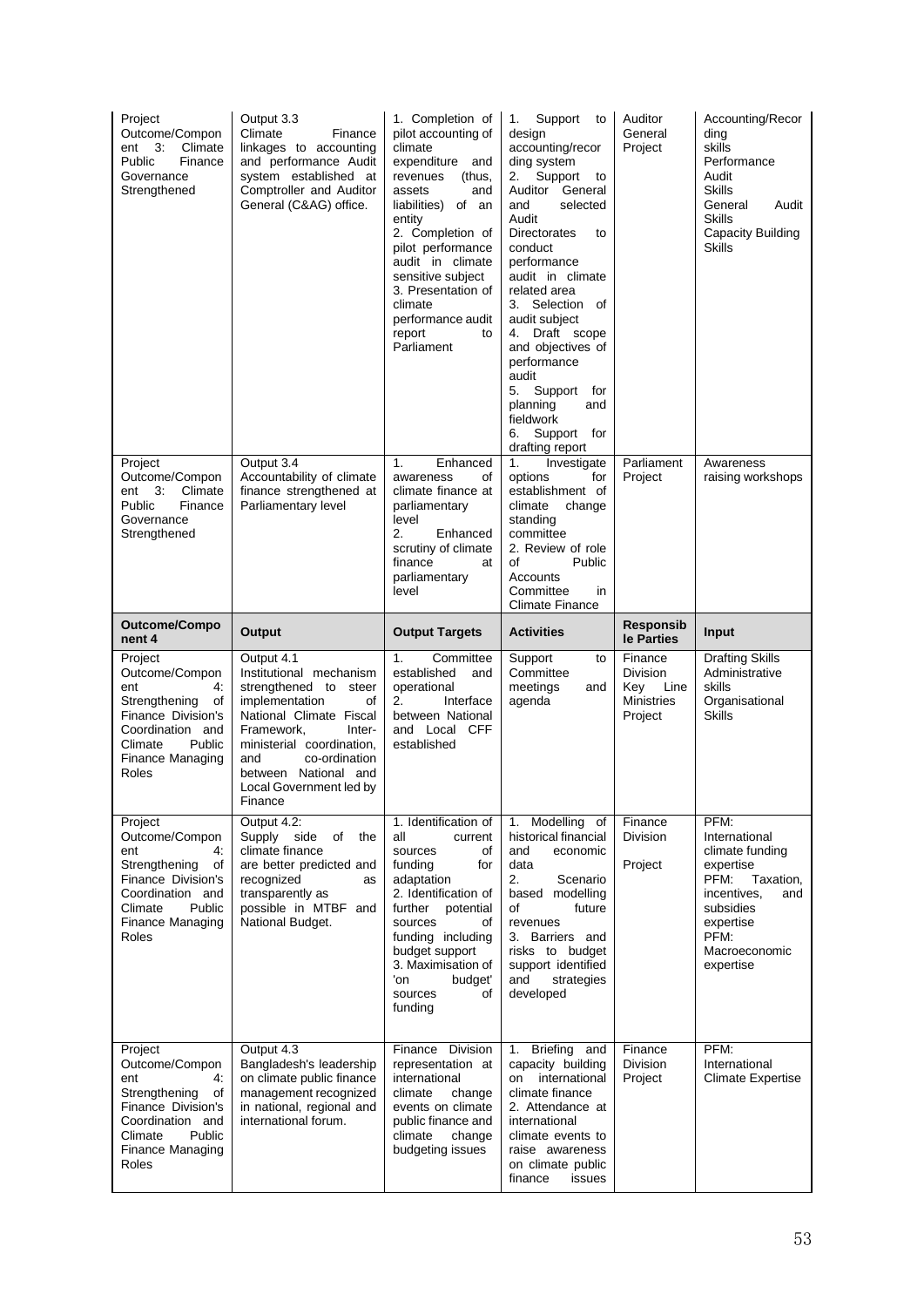|                                                                                                                                    |                                                                                                                                                                                                                                       |                                                                                                                                                                                                                                                                                                                                                                                                                                                                                                                                                                  | sensitise<br>and<br>Finance                                                                                                                                                                                                                                                                                                                                                                                                                                                                                                                                                     |                                                                                                                                  |                                                                                          |
|------------------------------------------------------------------------------------------------------------------------------------|---------------------------------------------------------------------------------------------------------------------------------------------------------------------------------------------------------------------------------------|------------------------------------------------------------------------------------------------------------------------------------------------------------------------------------------------------------------------------------------------------------------------------------------------------------------------------------------------------------------------------------------------------------------------------------------------------------------------------------------------------------------------------------------------------------------|---------------------------------------------------------------------------------------------------------------------------------------------------------------------------------------------------------------------------------------------------------------------------------------------------------------------------------------------------------------------------------------------------------------------------------------------------------------------------------------------------------------------------------------------------------------------------------|----------------------------------------------------------------------------------------------------------------------------------|------------------------------------------------------------------------------------------|
| Outcome/Compo<br>nent 5                                                                                                            | Output                                                                                                                                                                                                                                | <b>Output Targets</b>                                                                                                                                                                                                                                                                                                                                                                                                                                                                                                                                            | <b>Activities</b>                                                                                                                                                                                                                                                                                                                                                                                                                                                                                                                                                               | <b>Responsib</b><br>le Parties                                                                                                   | <b>Input</b>                                                                             |
| Project<br>Outcome/Compon<br>5:<br>ent<br>More<br>effective Planning<br>and budgeting for<br>climate finance at<br>the local level | Output 5.1<br>Strengthened<br>role<br>οf<br>Local<br>Government<br><b>Division</b><br>and<br>Union/Upazillas in the<br>integration of climate<br>change<br>finance<br>in<br>planning and budgeting<br>at national and local<br>levels | 1.<br>Gaps<br>are<br>analysed<br>for<br>policy coherence<br>with<br>MTF<br>and<br><b>BCCSAP</b><br>2.<br>Relevant<br><b>Divisions</b><br>in<br><b>MLGRDC</b><br>have<br>comprehensive<br>information data-<br>base<br>about<br>all<br>οf<br>sources<br>funding<br>(budgetary<br>and<br>extra- budgetary)<br>available to them<br>related to CC.<br>3.<br>#Budgetary<br>and<br>extra-<br>budgetary climate<br>related resources<br>that<br><b>MLGRDC</b><br>has access to, is<br>reflected in the<br>MBF and MTBF.<br>4. # of technical<br>briefs prepared        | 1. Gap analysis<br>study undertaken<br>2.<br>Guidelines/check<br>list developed to<br>increase<br>coherence<br>οf<br>MBF<br>with<br><b>BCCASP</b><br>Development<br>3.<br>of<br>resources<br>revenue<br>database<br>on<br>climate<br>change<br>related<br>to<br>all<br>οf<br>sources<br>funding<br>all<br>to<br>relevant divisions<br>4.<br>Technical<br>briefs developed<br>inform<br>to<br>key<br>policies<br>and<br>strategic<br>discussions<br>based<br>on<br>experiences<br>in.<br>Unions<br>and<br>Upazillas<br>5. Lessons from<br>Unions<br>and<br>Upazillas<br>analysed | CTA-LG<br>Finance<br><b>Division</b><br>LGD                                                                                      | PMF expertise<br>LG expertise<br>(CTA)                                                   |
| Project<br>Outcome/Compon<br>5.<br>More<br>ent<br>effective Planning<br>and budgeting for<br>climate finance at<br>the local level | Output 5.2<br>Planning and budgeting<br>that is climate sensitive<br>established/strengthene<br>d at Union /Upazilla and<br>Pourashava level in nine<br>localities of Bangladesh.                                                     | 1. Availability of<br>data base that<br>provides overview<br>of<br>climate<br>resources in 8<br>Upazila/Unions<br>and<br>1<br>Pourashava.<br>2.<br>Eight<br>(8)<br>Upazila/Union<br>Parishads<br>and<br>One Pourashava<br>have a practice to<br>track their budget<br>for<br>climate<br>expenditures.<br>3. 30% of budget<br>in<br>the<br>Annual<br>Development<br>Plans<br>and<br>selected<br>sector<br>plans specifically<br>target (and track)<br>poor<br>the<br>and<br>climate<br>vulnerable.<br>4. One Analytical<br>report<br>outlining<br>the overlap and | 1.<br>Establish<br>database<br>with<br>information<br>related<br>to<br>all<br>sources<br>οf<br>funding.<br>Capacity<br>2.<br>building<br>programme<br>developed<br>by<br>LGD<br>in<br>conjunction<br>with<br>Finance<br>Division<br>and<br>implemented<br>3. Guidelines for<br>tracking climate<br>in local budget is<br>developed<br>and<br>disseminated<br><b>KPIs</b><br>4.<br>developed<br>to<br>target poor and<br>vulnerable<br>5. Guidance note<br>developed<br>for<br>targeting<br>and<br>tracking<br>plans<br>and budgets                                              | <b>LGD</b><br>Upazilla<br>and Union<br>Parishads<br>Pourashav<br>a<br>Finance<br>Division<br>MoEF<br>Planning<br>Commissio<br>n` | PMF expertise<br>Poverty expertise<br>Gender expertise<br>Social protection<br>expertise |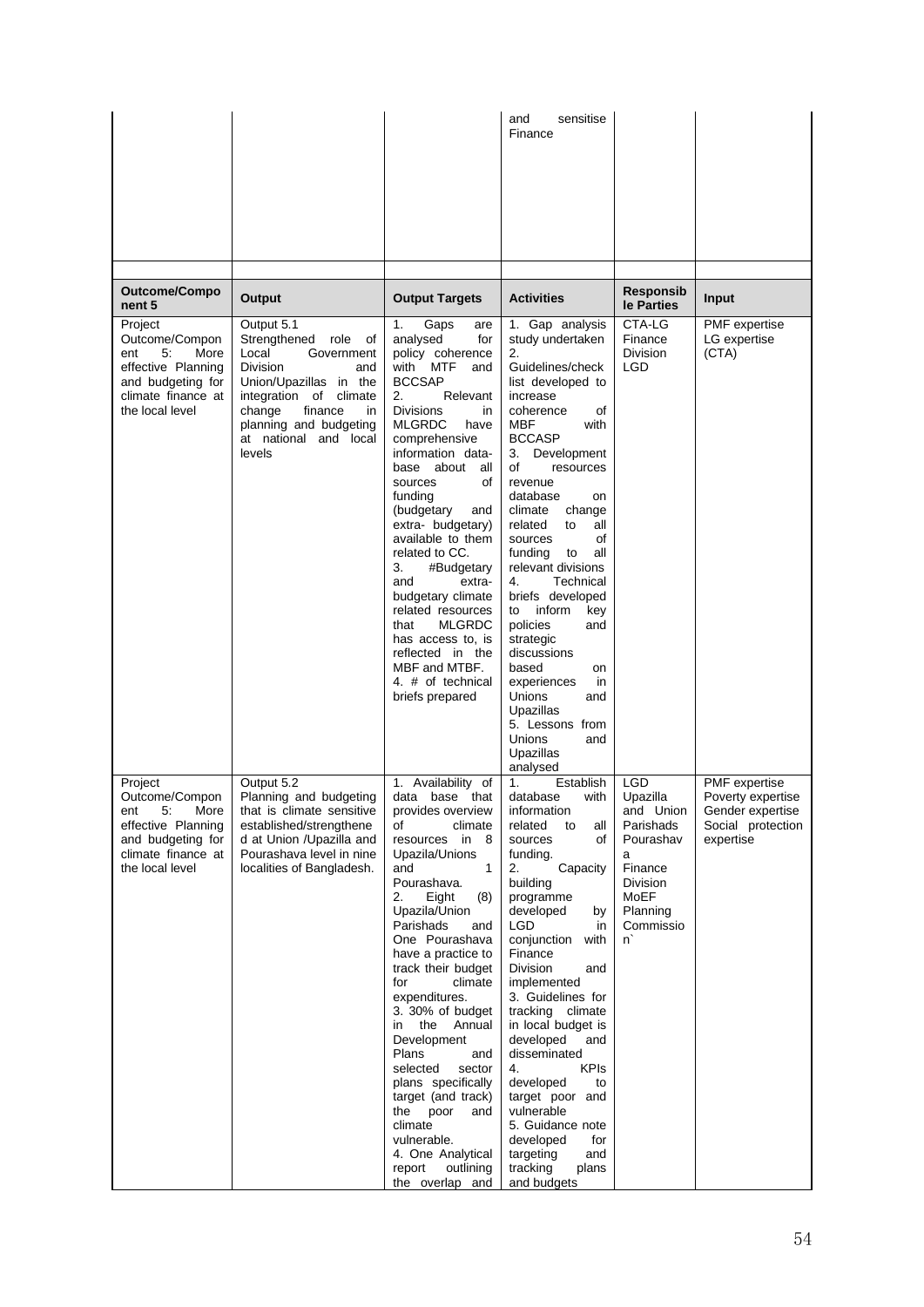|                                                                                                                                    |                                                                                                                                                                          | potential<br>complementarity<br>between<br>social<br>protection<br>program<br>targets<br>and the climate<br>vulnerable.                                                                                                                                                                                                                                                                                                                |                                                                                                                                                                                                                                                                                                                                                                                                                              |                                     |         |
|------------------------------------------------------------------------------------------------------------------------------------|--------------------------------------------------------------------------------------------------------------------------------------------------------------------------|----------------------------------------------------------------------------------------------------------------------------------------------------------------------------------------------------------------------------------------------------------------------------------------------------------------------------------------------------------------------------------------------------------------------------------------|------------------------------------------------------------------------------------------------------------------------------------------------------------------------------------------------------------------------------------------------------------------------------------------------------------------------------------------------------------------------------------------------------------------------------|-------------------------------------|---------|
| Project<br>Outcome/Compon<br>5:<br>More<br>ent<br>effective Planning<br>and budgeting for<br>climate finance at<br>the local level | Output 5.3<br>Resilience<br>Climate<br>Grants<br>(LDRRF/CCTF/BCCRF/<br>Other) are linked for<br>climate resilient planning<br>and budgeting at local<br>government level | #<br>$\overline{of}$<br>1.<br>local<br>governments<br>implementing<br>climate<br>change<br>actions receiving<br>climate resilience<br>grants<br>2. # % change in<br>proportion of CCA<br>funds<br>for<br>LG<br>coming<br>from<br>international<br>sources in target<br>local<br>governments<br>3. $#$ % change in<br>proportion of CCA<br>funds<br>for<br>LG<br>coming<br>from<br>national<br>resources<br>in<br>target<br>governments | 1. LoA is agreed<br>with LGD<br>and<br><b>LGIs</b><br>Grants<br>2.<br>are<br>channeled<br>to<br>selected<br>Upazillas<br>and<br>Unions<br>3. Guidelines to<br>identify available<br>international<br>funds identified<br>4.<br>Capacity<br>building<br>to<br>develop<br>proposals<br>5. Guidelines to<br>identify available<br>international<br>funds identified<br>Capacity<br>6.<br>building<br>to<br>develop<br>proposals | <b>LGD</b><br>MoEF<br>MoF<br>MoDM&R | TA (LG) |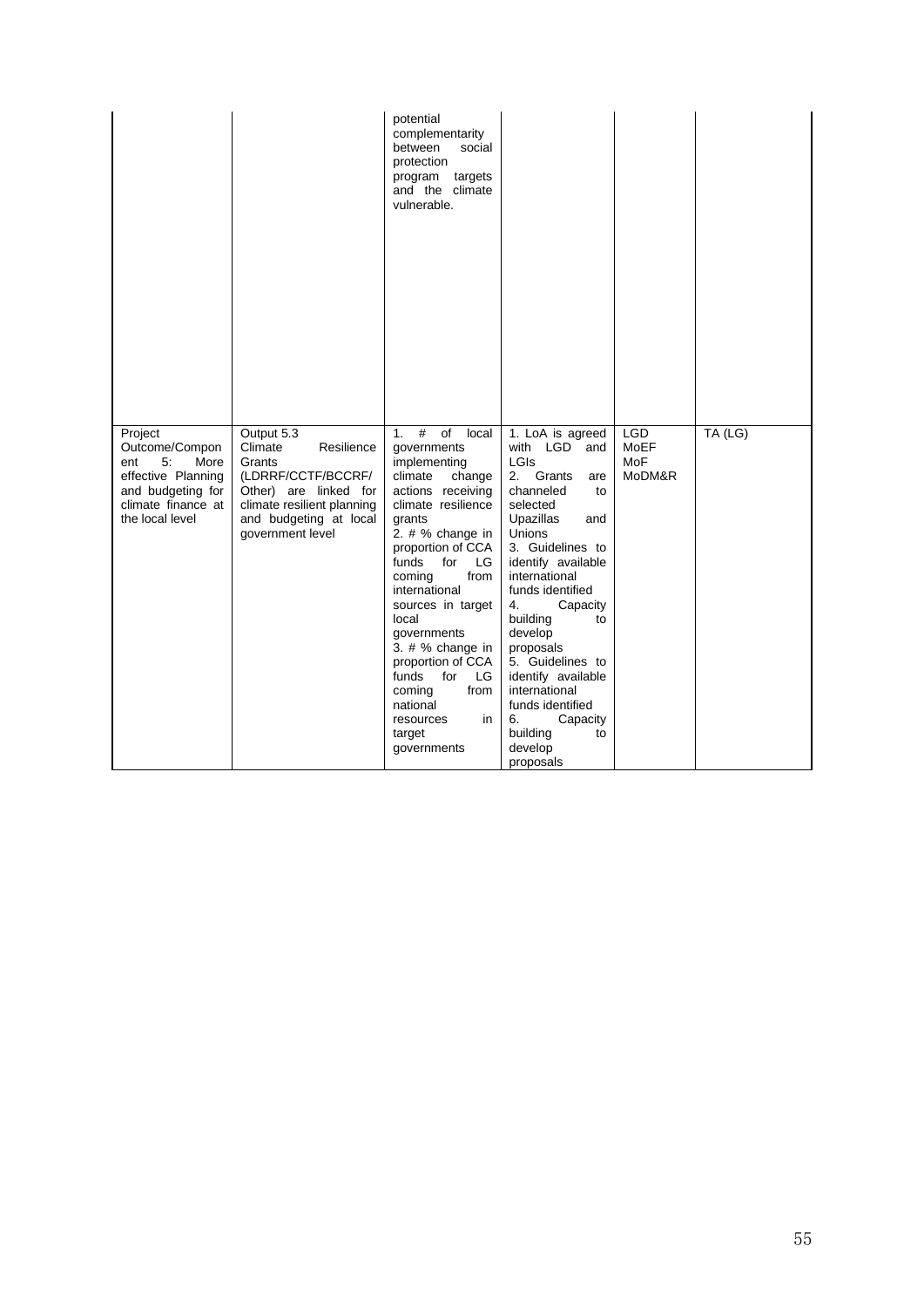| Annex 3: List of Major Stakeholders Consulted |  |  |
|-----------------------------------------------|--|--|
|-----------------------------------------------|--|--|

| Name                            | <b>Position/Organization</b>                                                                                    | <b>Address</b> | Role<br>in<br>the<br>Project | Email<br>and<br><b>Phone</b><br><b>Number</b> |
|---------------------------------|-----------------------------------------------------------------------------------------------------------------|----------------|------------------------------|-----------------------------------------------|
| Milia Sharmin                   | Deputy Secretary, & APD, IBFCR; Budget-19,<br>Finance Division, Ministry of Finance                             |                |                              |                                               |
| Shirajun Noor Chowdhury         | Joint Secretary; Budget-1, Finance Division,<br>Ministry of Finance                                             |                |                              |                                               |
| Nurun Nahar                     | Joint Chief; Bangladesh Planning Commission,<br>Ministry of Planning                                            |                |                              |                                               |
| Ranjit Kumar Chakrabarty        | National Project Manager & Former Additional<br>Secretary,<br>Ministry<br>Finance;<br>UNDP,<br>of<br>Bangladesh |                |                              |                                               |
| Mohammad<br>Muslim<br>Chowdhury | Comptroller and Auditor General of Bangladesh;<br>Office of the C&AG, Bangladesh                                |                |                              |                                               |
| Sudipto Mukerjee                | Resident Representative UNDP Bangladesh                                                                         |                |                              |                                               |
| Mamunur Rashid                  | Climate Change Specialist., UNDP CO                                                                             |                |                              |                                               |
| Md. Saidur Rahman               | Additional Secretary, Finance Division, Ministry<br>of Finance and National Project Director, IBFCR<br>Project  |                |                              |                                               |
| Md Abu Sumon                    | Climate Change Expert                                                                                           |                |                              |                                               |
| Bipasha Chakma                  | <b>Communications Officer</b>                                                                                   |                |                              |                                               |
| Ayesha Noor                     | <b>Research Assistant</b>                                                                                       |                |                              |                                               |
| Musharat Mehejabeen,            | <b>Research Assistant</b>                                                                                       |                |                              |                                               |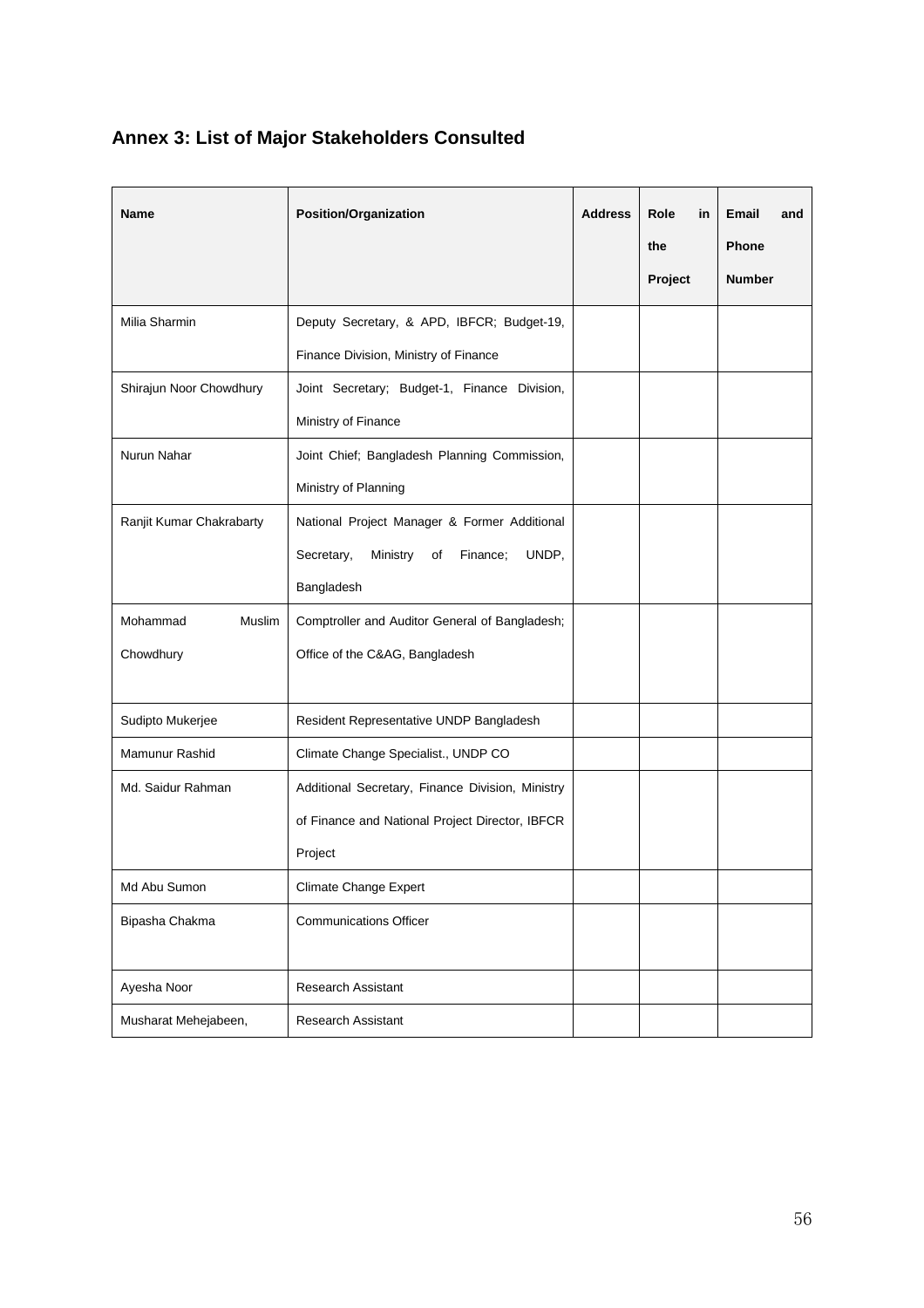# **Annex 4: List of Documents Consulted**

- **1.** Bangladesh Climate Public Expenditure and Institutional Review, General Economics Division Planning Commission, May 2012
- **2.** Bangladesh Climate Fiscal Framework, Finance Division, Ministry of Finance, Government of the People's Republic of Bangladesh, 2014
- **3.** Bangladesh Climate Fiscal Framework, Finance Division, ministry of Finance, Government of the People's Republic of Bangladesh, 2020
- **4.** Climate Public Finance Tracking: Approach and Methodology, Finance division, Ministry of Finance Government of the People's Republic of Bangladesh and United Nations Development Programme (UNDP), March 2018
- **5.** Bangladesh's Citizens Climate Budget Report, 2020-21; 2021-22
- **6.** Generic Criteria for Climate Performance Audit, Issued by authority of the Comptroller and Auditor General of Bangladesh, April 2018
- **7.** Guidelines for Planning Climate Performance Audit, authority of the Comptroller and Auditor General of Bangladesh, 2018
- **8.** Training Manual on Climate Performance Audit Planning, July 2019, Inclusive Budgeting and Financing for Climate Resilience (IBFCR) Finance Division, Ministry of Finance
- **9.** Training Manual on Climate Performance Audit Planning, August 2020, Financial Management Academy (FIMA)
- **10.** Local Climate Financing Framework for Union Parishads, June 2020
- **11.** Climate Change Glossary, Finance Division, Ministry of Finance, Government of the People's Republic of Bangladesh, August 2021
- 12. PSC Notice Minutes
- **13.** Tag Notice \_ minutes
- **14.** Project Document, June 2015
- **15.** Inclusive Budgeting and Financing for Climate Resilience (IBFCR) Project, July 2019
- **16.** Inclusive Budgeting and Financing for Climate Resilience (IBFCR), Finance Division, Ministry of Finance
- **17.** Inception report, the IBFCR Project
- **18.** UNSDCF
- **19.** IMED Reports, 2018-2021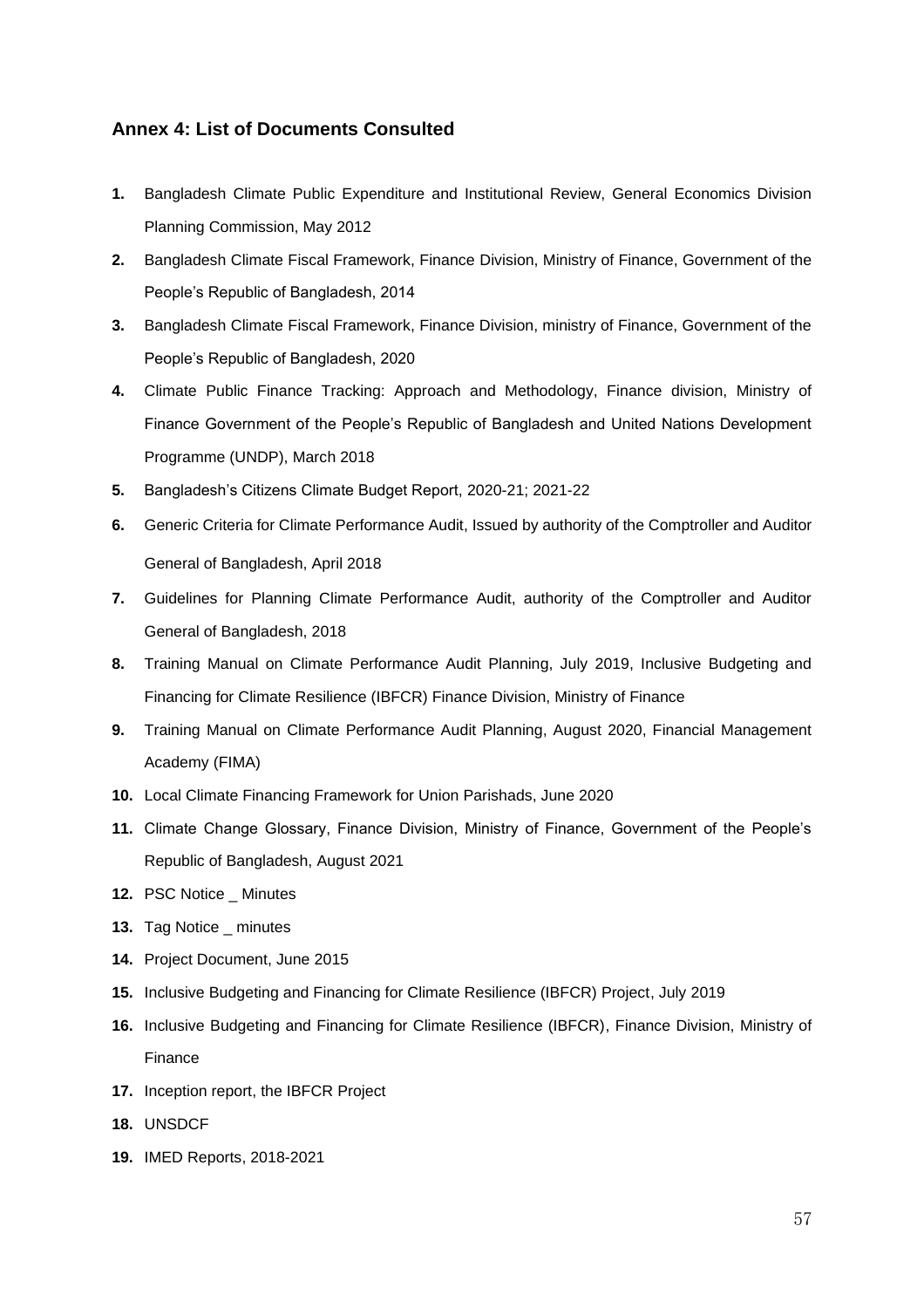- **20.** Annual Report, 2017-2020
- **21.** Project self-assessment reports
- **22.** Other Knowledge products produced by the IBFCR project
- **23.** Revised Technical Assistance Project Proforma/proposal (RTAPP)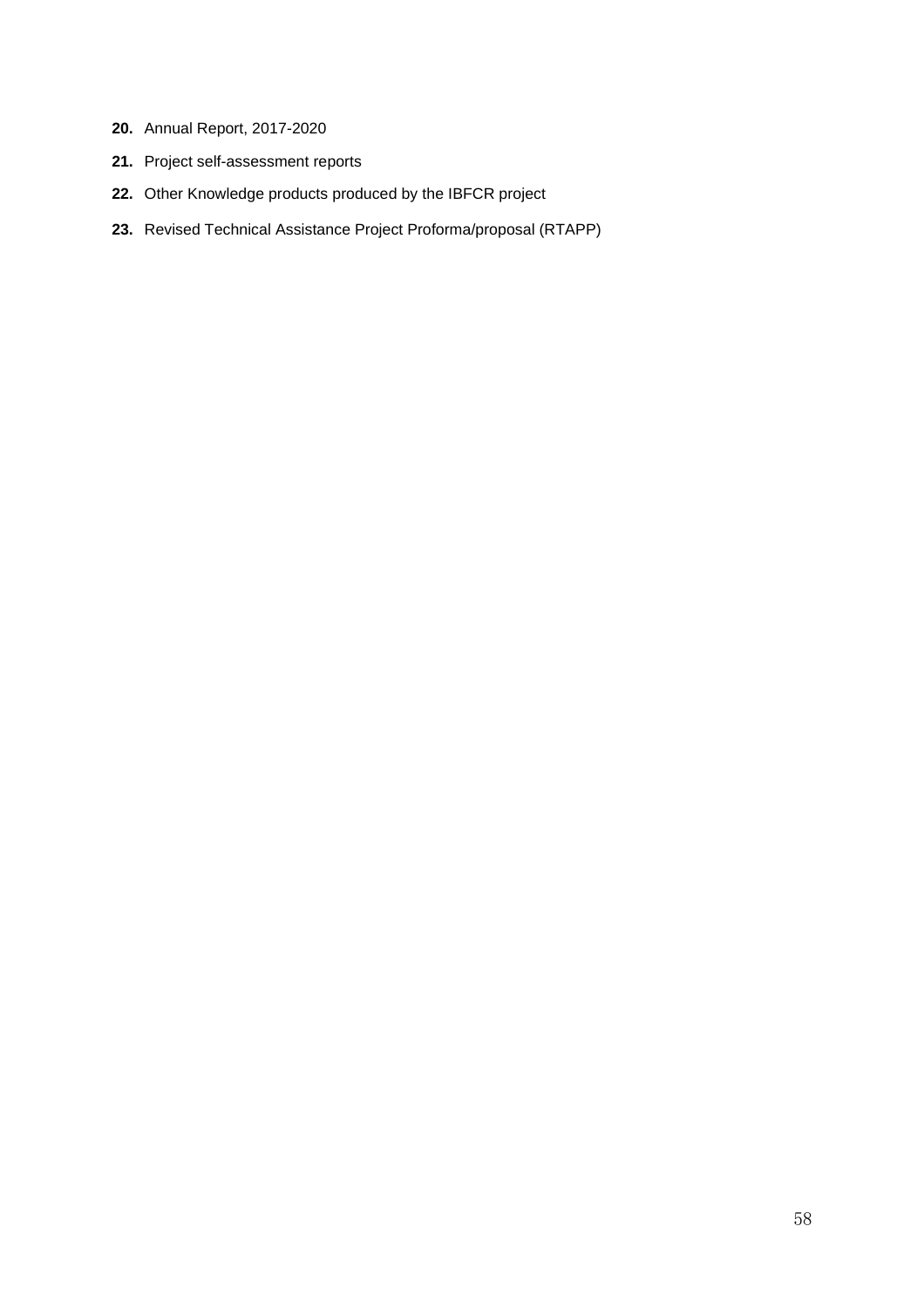# **Annex 5: Evaluation Questions**

The evaluation questions below will be employed as a general guide and the actual interviews will be semi-structured and flexible depending on their positions and role in the Project. Only parts of the questions below will be asked for each interview. The team might have follow-up questions depending how the questions are answered.

| <b>Parameter</b> | <b>Evaluation Question</b><br><b>Response</b>                                         |
|------------------|---------------------------------------------------------------------------------------|
| Relevance:       | 1.<br>To what extent was the project in line with the                                 |
|                  | national development priorities, the country<br>programme's outputs and outcomes, the |
|                  | UNDP Strategic Plan, and the SDGs?                                                    |
|                  | 2.<br>To what extent does the project contribute to                                   |
|                  | the theory of change for the relevant country                                         |
|                  | programme outcome especially in addressing                                            |
|                  | the climate finance governance system in                                              |
|                  | Bangladesh?                                                                           |
|                  | 3.<br>To what extent has the project enhanced                                         |
|                  | knowledge on behaviour change                                                         |
|                  | 4.<br>To what extent has the project been                                             |
|                  | appropriately responsive to political, legal,                                         |
|                  | economic, environmental, institutional, etc.,                                         |
|                  | changes in the country?                                                               |
|                  | 5.<br>What comparative advantages did UNDP                                            |
|                  | Division's<br>bring<br>Finance<br>capacity<br>to                                      |
|                  | development and institutional strengthening?                                          |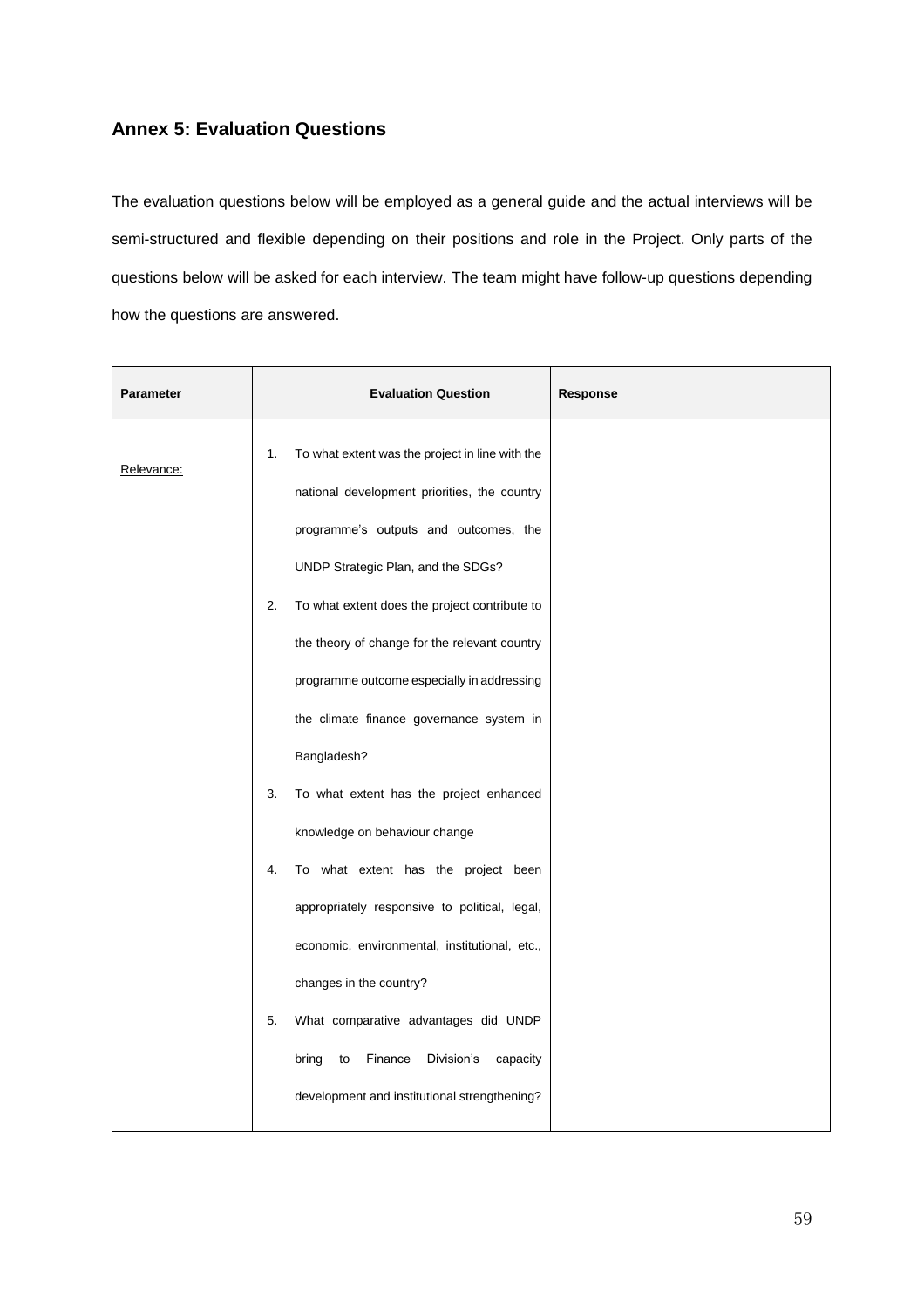| <b>Parameter</b> | <b>Evaluation Question</b><br><b>Response</b>     |
|------------------|---------------------------------------------------|
|                  | To what extent was the project management<br>6.   |
| Efficiency:      | structure as outlined in the project document     |
|                  | efficient in generating the expected results?     |
|                  | 7.<br>To what extent have the UNDP project        |
|                  | implementation strategy and execution been        |
|                  | efficient and cost-effective?                     |
|                  | To what extent has there been an economical<br>8. |
|                  | use of financial and human resources? Have        |
|                  |                                                   |
|                  | resources (funds, human resources, time,          |
|                  | expertise, etc.) been allocated strategically to  |
|                  | achieve outcomes?                                 |
|                  | To what extent have resources been used<br>9.     |
|                  | efficiently? Have activities supporting the       |
|                  | strategy been cost-effective?                     |
|                  | 10. To what extent have project funds and         |
|                  | activities been delivered in a timely manner?     |
|                  | 11. To what extent do the M&E systems utilized    |
|                  | by UNDP ensure effective and efficient            |
|                  | project management?                               |
|                  | 12. To what extent did the project contribute to  |
| Effectiveness:   | the country programme outcomes and                |
|                  |                                                   |
|                  | outputs, the SDGs, the UNDP Strategic Plan,       |
|                  | and national development priorities?              |
|                  | 13. To what extent were the project outputs       |
|                  | achieved especially in achieving desired          |
|                  | outcome                                           |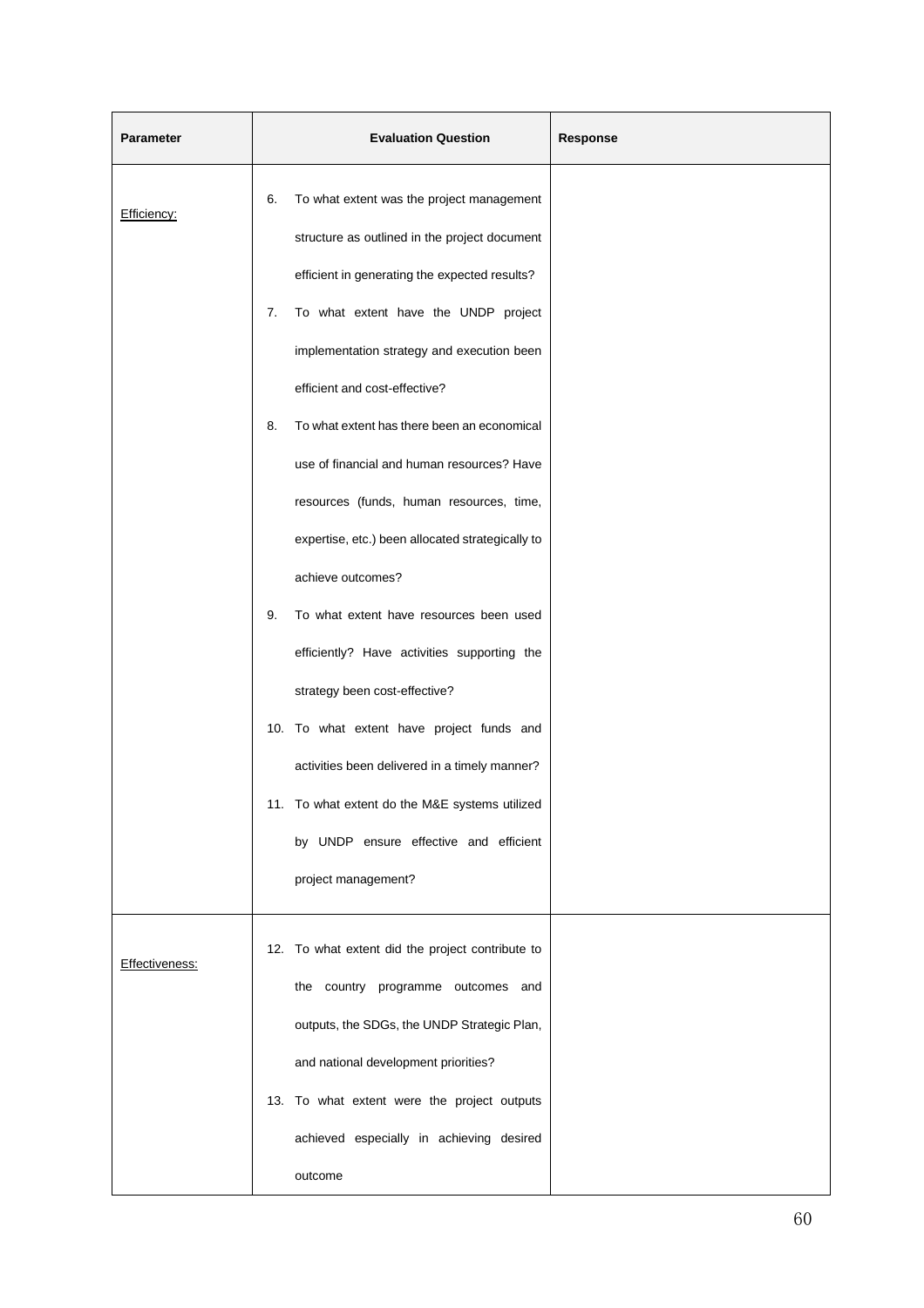| Parameter | <b>Evaluation Question</b><br>Response           |
|-----------|--------------------------------------------------|
|           | 14. What factors contributed to effectiveness or |
|           | ineffectiveness?                                 |
|           | 15. In which areas does the project have the     |
|           | greatest achievements? Why and what have         |
|           | been the supporting factors? How can the         |
|           | build<br>project<br>expand<br>these<br>on<br>or  |
|           | achievements?                                    |
|           | 16. In which areas does the project have the     |
|           | fewest achievements? What have been the          |
|           | constraining factors and why? How can or         |
|           | could they be overcome?                          |
|           | 17. What, if any, alternative strategies would   |
|           | have been more effective in achieving the        |
|           | project's objectives?                            |
|           | 18. Were the project's objectives and outputs    |
|           | clear, practical, and feasible within its frame? |
|           | 19. To what extent have stakeholders been        |
|           | involved in project implementation? Or to        |
|           | what extent do they feel they own the actions    |
|           | they are taking.                                 |
|           |                                                  |
| Impacts:  | 20. How have the project deliverables impacted   |
|           | Finance Division's ability to carry on its       |
|           | mandate?                                         |
|           | 21. Has the project helped make a significant    |
|           | impact on the way the national partners          |
|           | perform their expected objectives?               |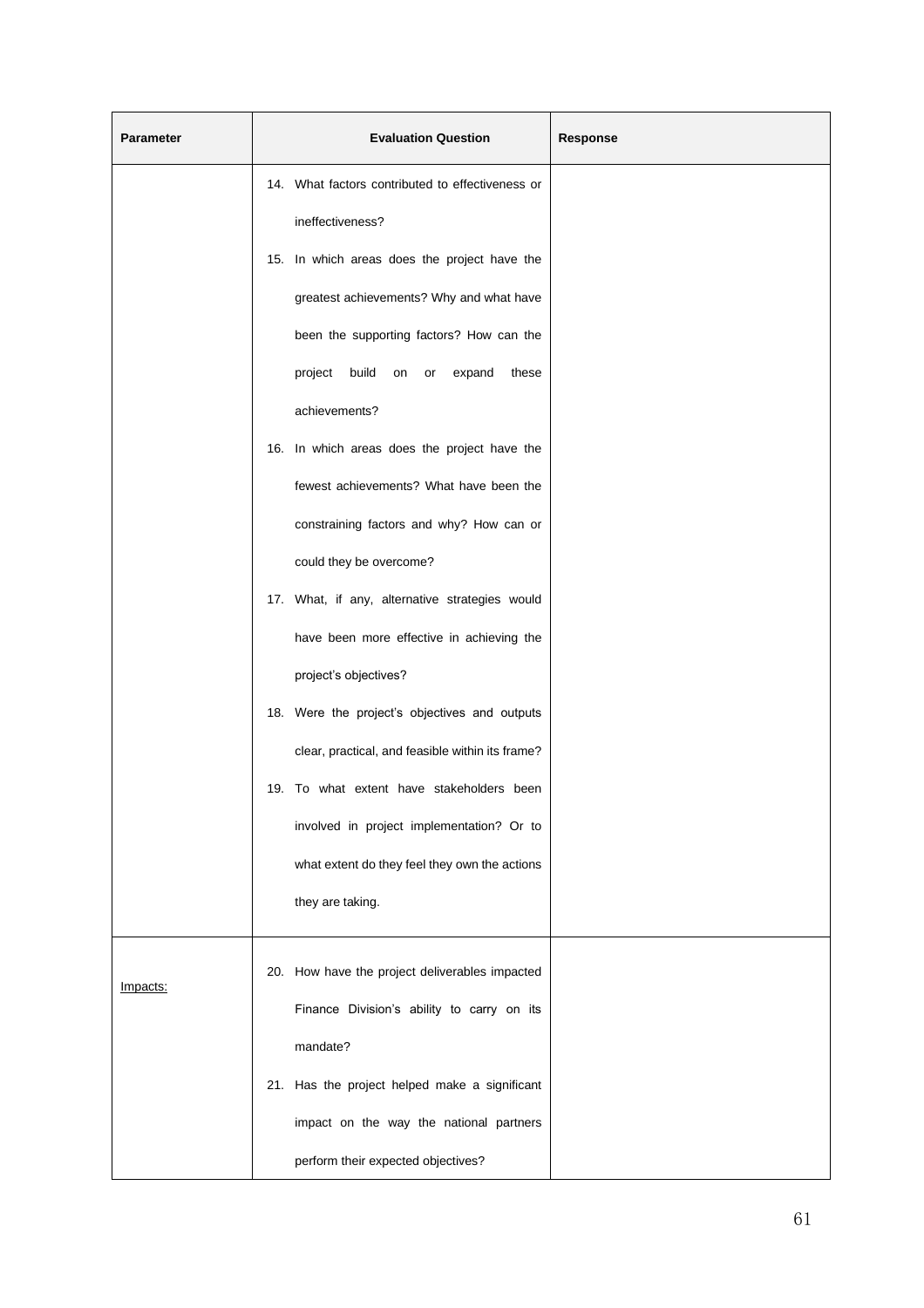| Parameter       | <b>Evaluation Question</b>                           | <b>Response</b> |
|-----------------|------------------------------------------------------|-----------------|
|                 | 22. Was<br>capacity<br>(individuals,<br>institution, |                 |
|                 | systems) built through the actions of the            |                 |
|                 | project?                                             |                 |
|                 | 23. Was the project making contribution to the       |                 |
|                 | purpose level results of enabling Finance            |                 |
|                 | Division to become stronger in implementing          |                 |
|                 | the agenda of strengthening the country's            |                 |
|                 | climate finance governance system?                   |                 |
|                 | 24. Could observed changes in capacities             |                 |
|                 | (human, institutional, etc.) at country level be     |                 |
|                 | linked to the contribution of the UNDP?              |                 |
|                 | 25. Could any unintended positive or negative        |                 |
|                 | impacts be observed as a consequence of              |                 |
|                 | the project?                                         |                 |
|                 | 26. Are there any financial risks that may           |                 |
| Sustainability: | jeopardize the sustainability of project             |                 |
|                 | outputs?                                             |                 |
|                 | To what extent will financial and economic<br>27.    |                 |
|                 | resources be available to sustain the benefits       |                 |
|                 | achieved by the project?                             |                 |
|                 | 28. Are<br>there<br>economic,<br>social,<br>any      |                 |
|                 | environmental, or political risks that may           |                 |
|                 | jeopardize sustainability of project outputs         |                 |
|                 | and the project's contributions to country           |                 |
|                 | programme outputs and outcomes?                      |                 |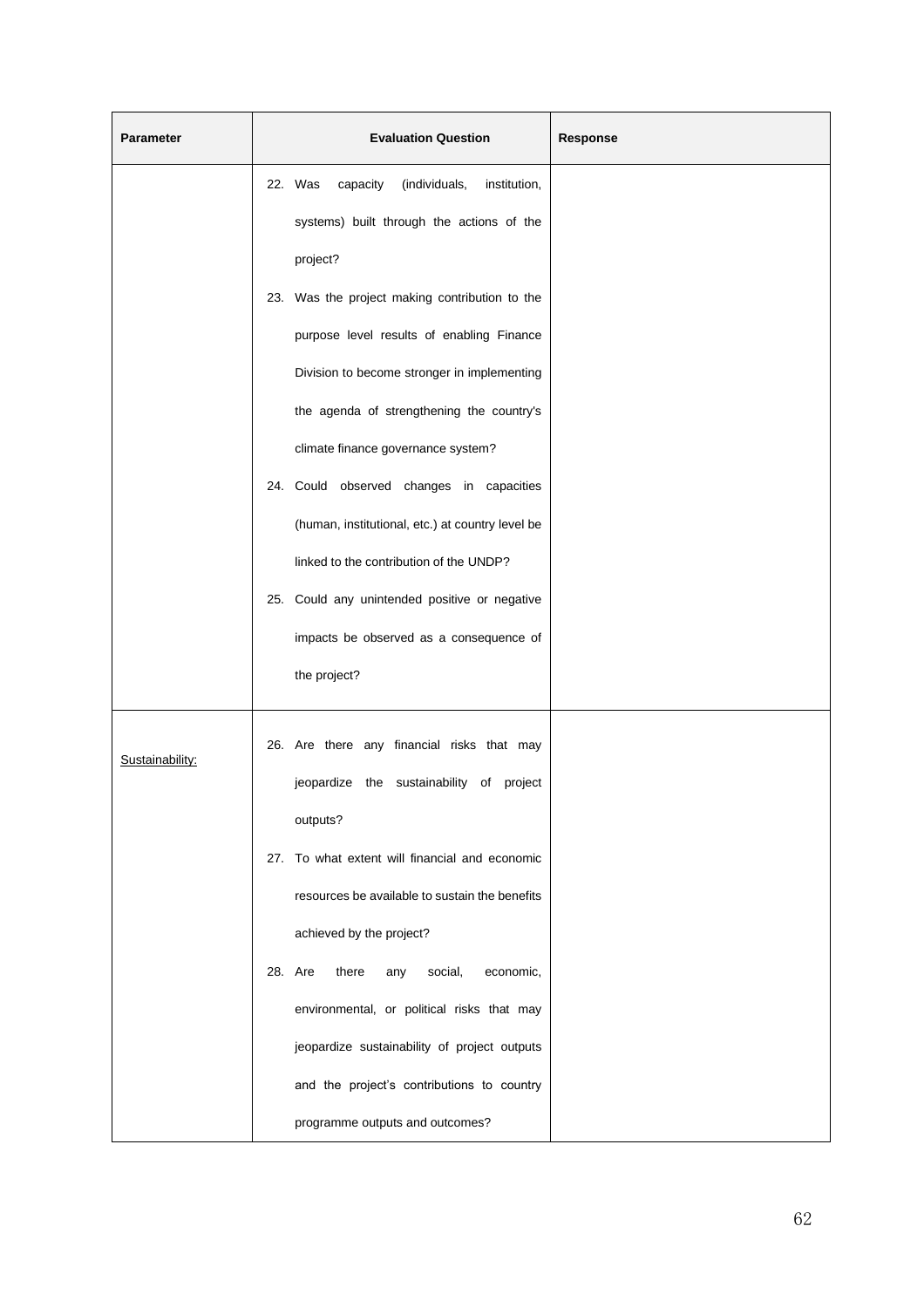| <b>Parameter</b> | <b>Evaluation Question</b><br><b>Response</b>        |
|------------------|------------------------------------------------------|
|                  | 29. Do the institutional and legal frameworks,       |
|                  | policies and governance structures and               |
|                  | processes within which the project operates          |
|                  | pose risks that may jeopardize sustainability        |
|                  | of project benefits?                                 |
|                  | 30. What is the risk that the level of stakeholders' |
|                  | ownership will be sufficient to allow for the        |
|                  | project benefits to be sustained?                    |
|                  | 31. To what extent the project was effective to      |
|                  | enhance integration of climate finance               |
|                  | governance system in public and private              |
|                  | sector actions                                       |
|                  | 32. To what extent do stakeholders support the       |
|                  | project's long-term objectives?                      |
|                  | 33. To what extent do UNDP interventions have        |
|                  | well-designed<br>well-planned<br>and<br>exit         |
|                  | strategies?                                          |
|                  | 34. What could be done to strengthen exit            |
|                  | strategies and sustainability?                       |
|                  | 35. To what extent did the design of the project     |
| Project Design:  | help in achieving its own goals?                     |
|                  | 36. Were the context, problems, needs and            |
|                  | priorities well analysed while designing the         |
|                  | project?                                             |
|                  | 37. Were there clear objectives and a clear          |
|                  | strategy                                             |
|                  |                                                      |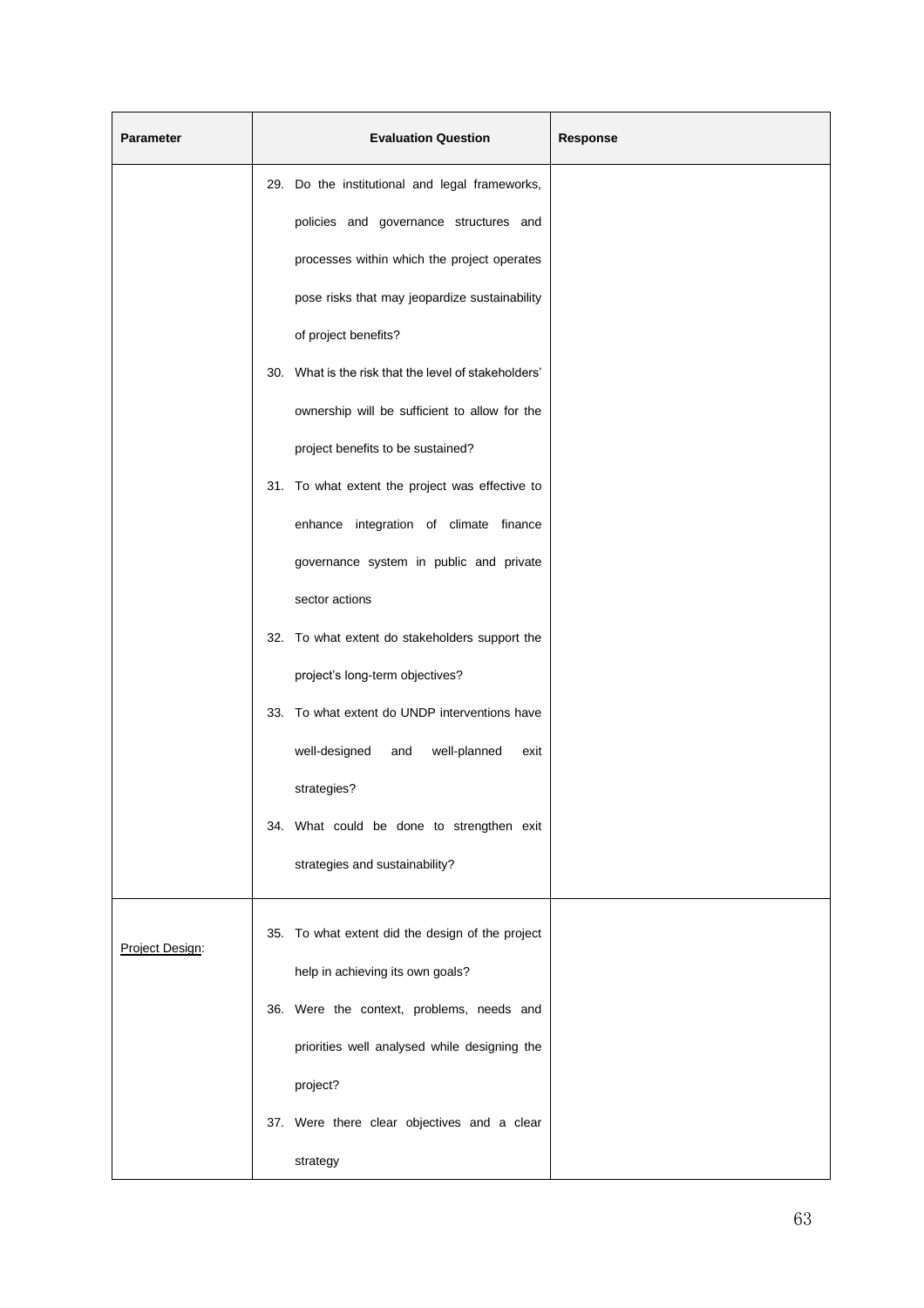| <b>Parameter</b>                  | <b>Evaluation Question</b><br><b>Response</b>      |
|-----------------------------------|----------------------------------------------------|
|                                   | 38. Were there clear baselines indicators and/or   |
|                                   | benchmarks for performance?                        |
|                                   | 39. Was the process of project design sufficiently |
|                                   | participatory? Was there any impact of the         |
|                                   | process?                                           |
| <b>Project</b>                    | 40. Were the Project management arrangements       |
| Implementation:                   | appropriate at implementation and strategic        |
|                                   | level?                                             |
|                                   | 41. How responsive has the management been         |
|                                   | to the changing needs of the project?              |
|                                   | 42. How adequate was the M&E system in             |
|                                   | measuring the progress towards achieving           |
|                                   | objectives                                         |
|                                   | 43. How have in-country stakeholders been          |
|                                   | involved project implementation?                   |
|                                   | 44. To what extent are project management and      |
|                                   | implementation participatory and is this           |
|                                   | contributing<br>participation<br>towards           |
|                                   | achievement of the project objectives?             |
| Promotion of human<br>development | To what extent have poor, indigenous and<br>45.    |
|                                   | physically challenged, women and other             |
|                                   | disadvantaged and marginalized groups              |
|                                   | benefited from the work of UNDP in the             |
|                                   | country?                                           |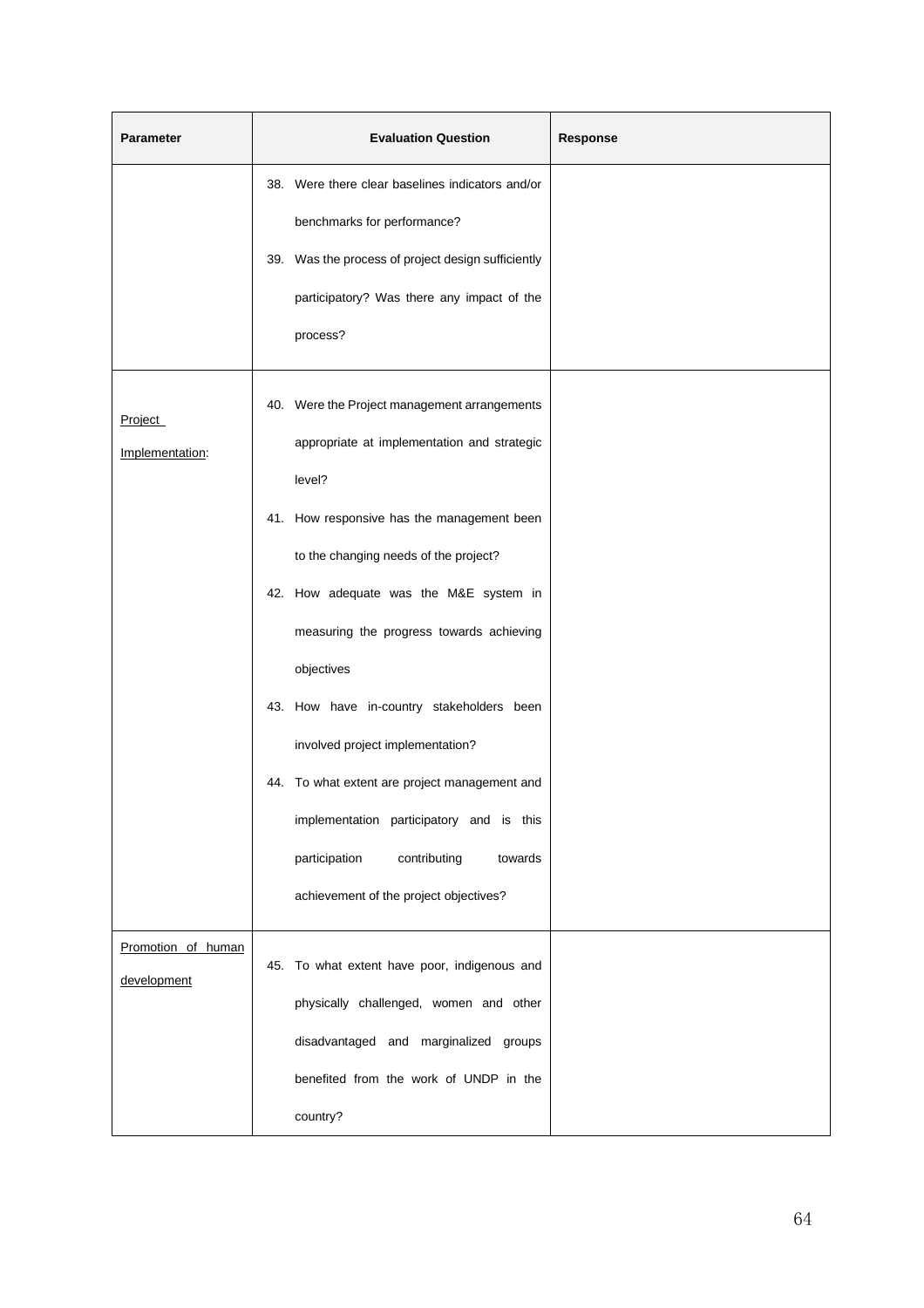| Parameter           |     | <b>Evaluation Question</b>                        | Response |
|---------------------|-----|---------------------------------------------------|----------|
|                     |     | 46. To what extent does the project ensure that   |          |
|                     |     | no one is left behind in regard to project        |          |
|                     |     | benefits? What proportion of the beneficiaries    |          |
|                     |     | of a programme were persons with                  |          |
|                     |     | disabilities? What barriers did persons with      |          |
|                     |     | disabilities face?                                |          |
|                     |     | 47. To what extent have gender equality and the   |          |
|                     |     | empowerment of women been addressed in            |          |
|                     |     | the design, implementation, and monitoring        |          |
|                     |     | of the project?                                   |          |
|                     | 48. | To what extent has the project contributed to     |          |
|                     |     | gender equality, the empowerment of women         |          |
|                     |     | and the realization of human rights? To what      |          |
|                     |     | extent women were involved in the                 |          |
|                     |     | implementation of the actions indirectly or       |          |
|                     |     | directly.                                         |          |
|                     |     | 49. To what extent has the project promoted       |          |
|                     |     | positive changes in gender equality and the       |          |
|                     |     | empowerment of women? Were there any              |          |
|                     |     | positive or negative unintended effects?          |          |
| Lesson learned from |     |                                                   |          |
| past experience     |     | 50. Were there any lessons learned, failures/lost |          |
|                     |     | opportunities?                                    |          |
|                     |     | 51. What might have been done better or           |          |
|                     |     | differently?                                      |          |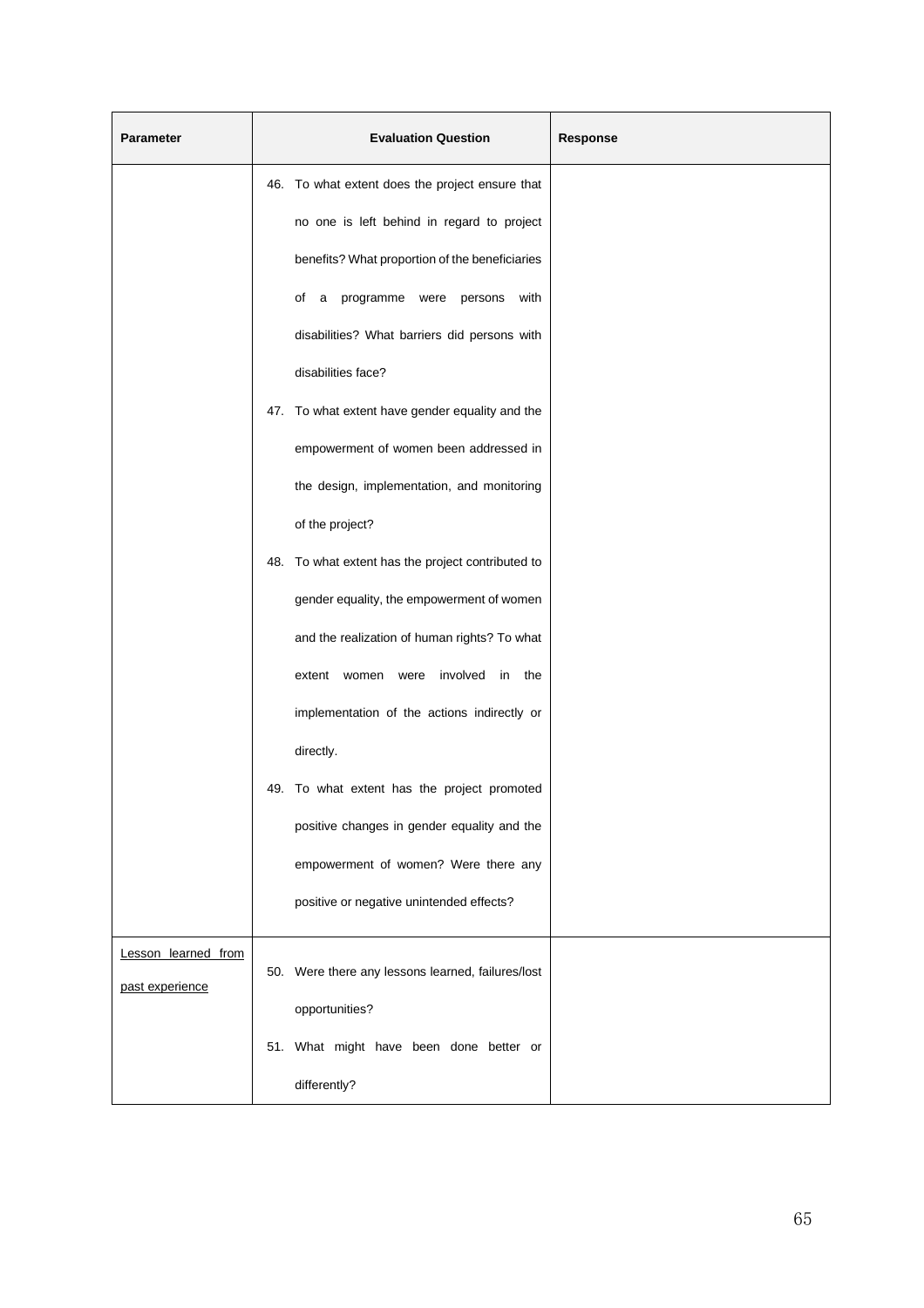| <b>Parameter</b> | <b>Evaluation Question</b>                     | Response |
|------------------|------------------------------------------------|----------|
|                  | 52. Do you have any additional comments, ideas |          |
|                  | or suggestions about how to improve similar    |          |
|                  | project?                                       |          |
|                  |                                                |          |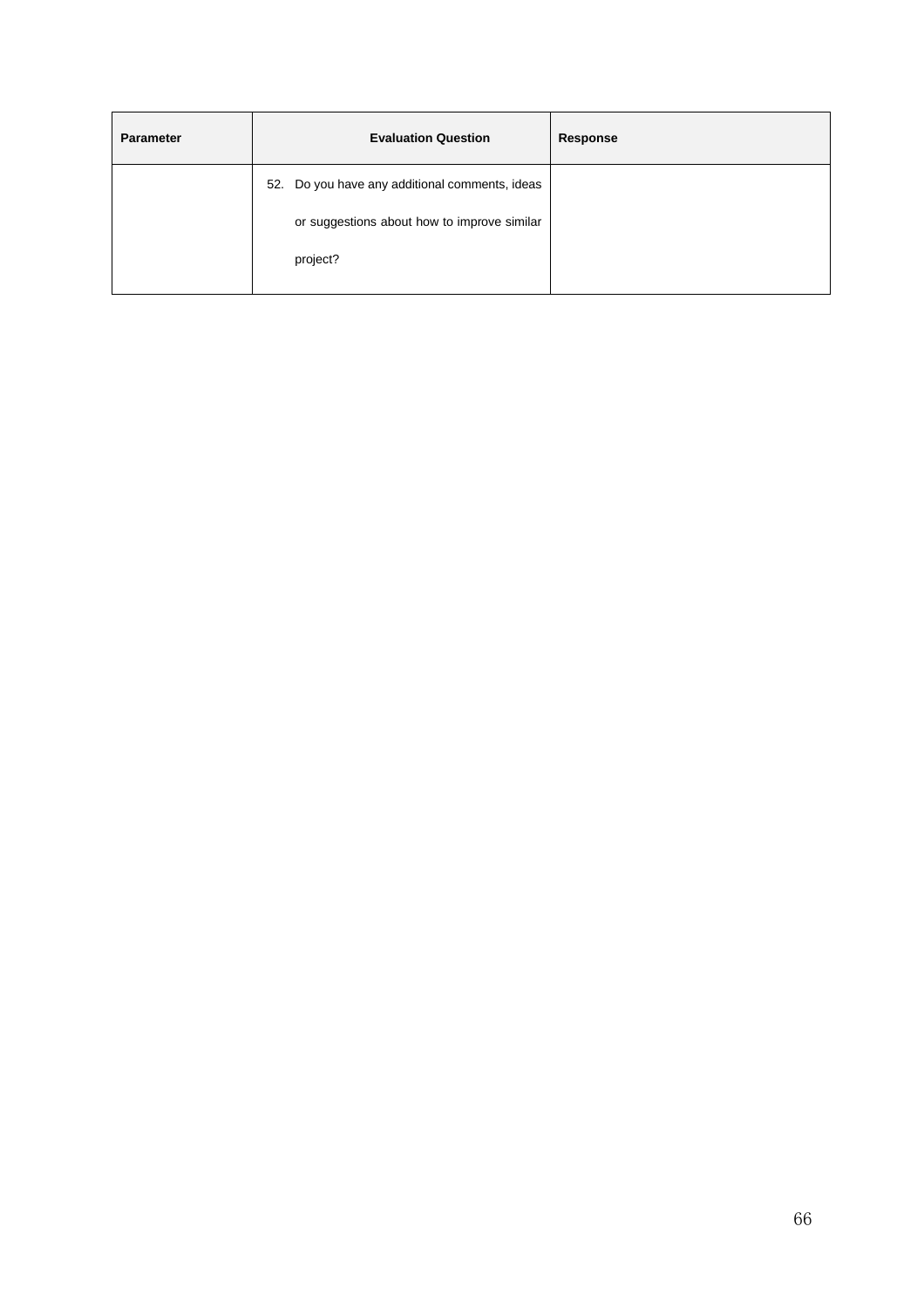# **Annex 6: List of Achievements**

Knowledge Products:

- 1. Climate Fiscal Framework (CFF), 2020;
- 2. The Climate Budget Report 2017-18, 2018-19, 2019-20, 2020-21
- 3. Citizens Climate Budget Report for FY 2019-20 and FY 2020-21
- 4. Bangladesh Climate Public Expenditure and Institutional Review (BCPEI);
- 5. Climate Public Finance Tracking: Approach and Methodology
- 6. Generic Criteria for Climate Performance Audit
- 7. Guidelines for Planning Climate Performance Audit
- 8. Training Manual on Climate Performance Audit Planning
- 9. Local Climate Financing Framework for Union Parishads (LCFFUP);
- 10. Climate Change Glossary, 2021